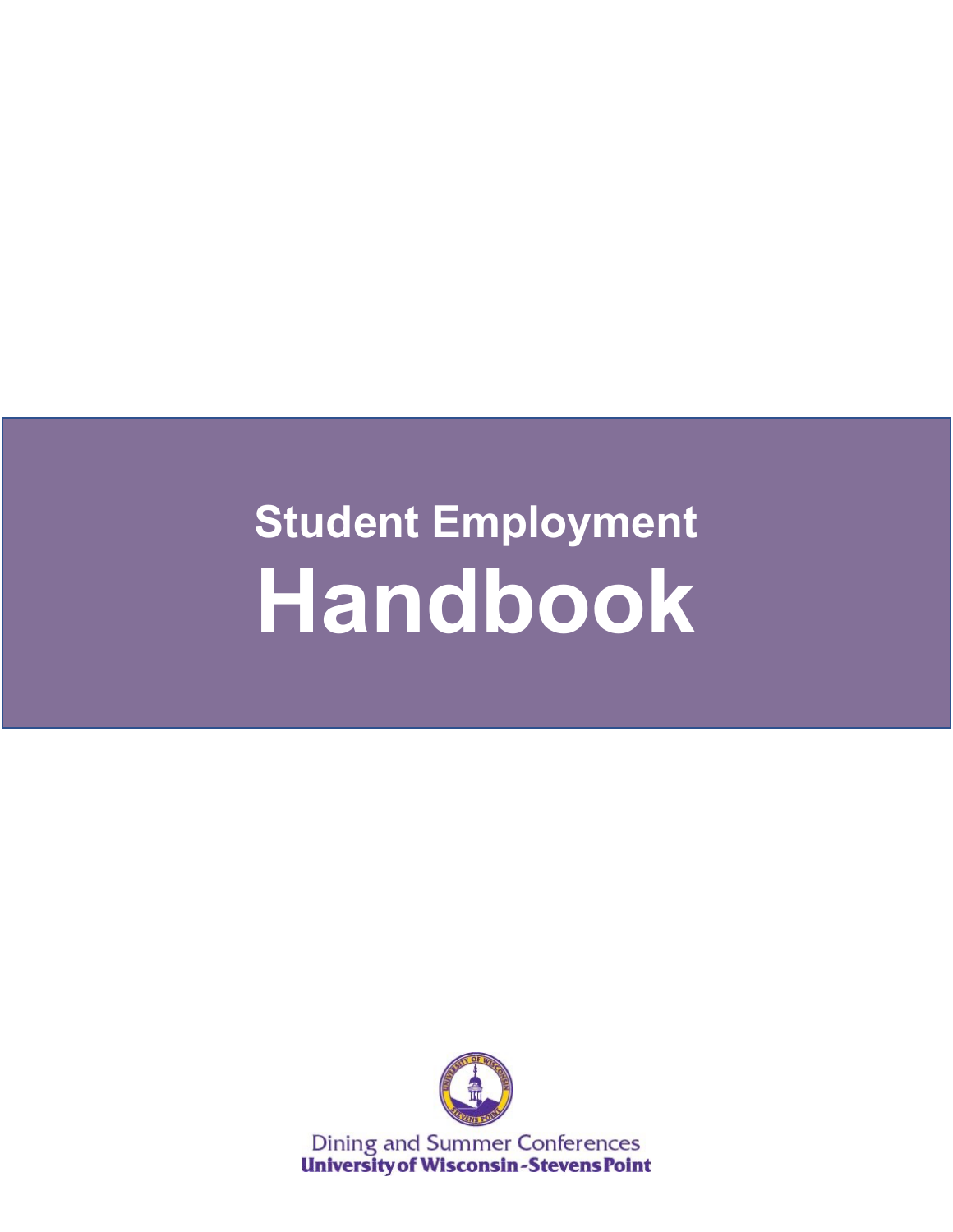# **Congratulations!**

It is a pleasure to welcome you as a new member of the University of Wisconsin-Stevens Point Dining and Summer Conferences (DSC) team! We work to utilize and embrace the individual skills and talents that each employee possesses. While gaining practical life and work experience, employees will earn top university student wages, and establish networks and friendships that will last long after graduation.

UWSP Dining is present across campus in residential, retail, and catering operations. Each location offers flexible dining and menu options, service, and operating hours.

- Upper Dining Hall, DeBot Dining Center
- Lower Marketplace, DeBot Dining Center
- DUC Food Court, Dreyfus University Center
- Homegrown Café, Dreyfus University Center
- Common Ground Café, Chemistry Biology Building

As students of UWSP, we carry the responsibility and honor of representing the University whenever we interact with the public, just as we represent UWSP Dining when we are on the job delivering high-quality food and service. As such, it is always our responsibility to always maintain the positive image and reputation of the university and DSC by being courteous and helpful.

This handbook addresses the major policies and guidelines established by UWSP Dining and Summer Conferences for all student team members. It is in no way all-inclusive and is subject to change. Please take the time to thoroughly read and review this information. Your input is always welcome and appreciated.

Again, congratulations, and welcome to the team!

Director of Dining

Suzette Conley

Suzette Conley UW-Stevens Point I Dining and Summer Conferences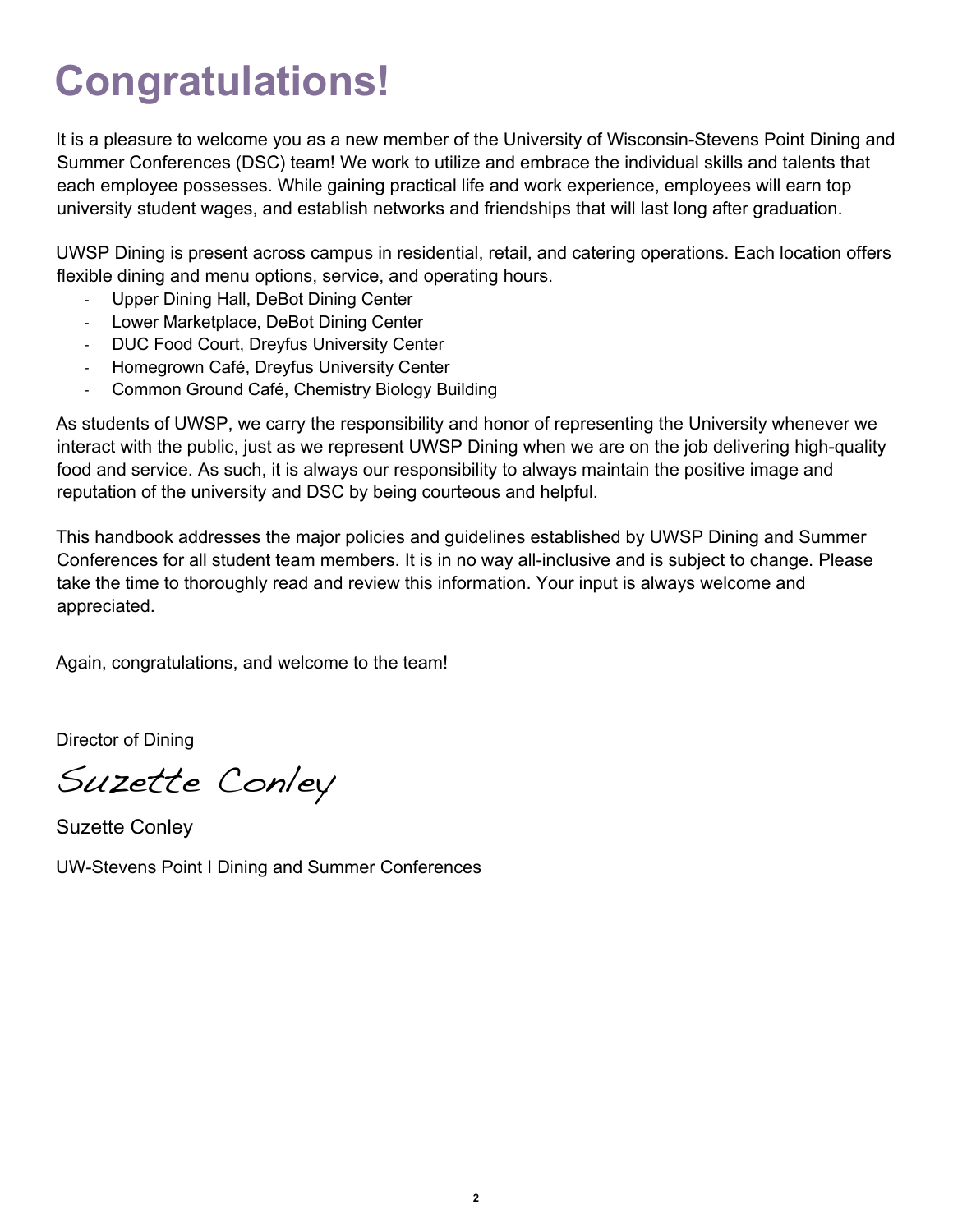# **Table of Contents**

| <b>Dining &amp; Summer Conferences Mission Statement</b> | 4         |
|----------------------------------------------------------|-----------|
| <b>Qualifications for Employment</b>                     | 5         |
| <b>Scheduling &amp; Responsibilities</b>                 | 6         |
| <b>Job Descriptions</b>                                  | $7 - 15$  |
| Expectations                                             | 8         |
| Assessment                                               | 8         |
| <b>Position Descriptions</b>                             | $9 - 15$  |
| <b>Wages and Payroll</b>                                 | $16 - 20$ |
| Timesheet                                                | 17        |
| Tax Information and W2                                   | 17        |
| PeopleSoft FAQs                                          | 18        |
| Pay Increases                                            | 19        |
| On the Job Training                                      | 20        |
| <b>Uniform Replacement</b>                               | 20        |
| <b>Staff Dawg Dollar Incentives</b>                      | 20        |
| <b>Policies</b>                                          | $21 - 28$ |
| Employment                                               | 22        |
| Affordable Care Act (ACA) Policy                         | 23        |
| <b>Mandatory Trainings</b>                               | 23        |
| Calling-In to Work                                       | 24        |
| <b>Time Off</b>                                          | 24        |
| <b>Point System</b>                                      | 25        |
| <b>Point Removal Policy</b>                              | 26<br>27  |
| <b>Leaving Your Workstation</b><br><b>Break Periods</b>  | 27        |
| <b>Electronic Devices</b>                                | 27        |
| Food Safety and Sanitation                               | 27        |
| Leave of Absence                                         | 28        |
| <b>Disciplinary Procedures</b>                           | 29-33     |
| <b>Behavior Requiring Disciplinary Action</b>            | 30        |
| <b>Disciplinary Procedures and Levels</b>                | 31        |
| <b>Dress Code/Appropriate Attire</b>                     | 32        |
|                                                          | 34-40     |
| <b>Food Safety</b><br>Food Safety and You                | 35        |
| <b>Using Disposable Gloves</b>                           | 35        |
| <b>Food Handling Practices</b>                           | 36        |
| <b>Food Handling Techniques</b>                          | 36        |
| <b>Temperature Guide</b>                                 | 37        |
| <b>Recommended Cooling Procedure</b>                     | 39        |
| Fire, Weather, and Medical Emergencies                   | 40        |
|                                                          |           |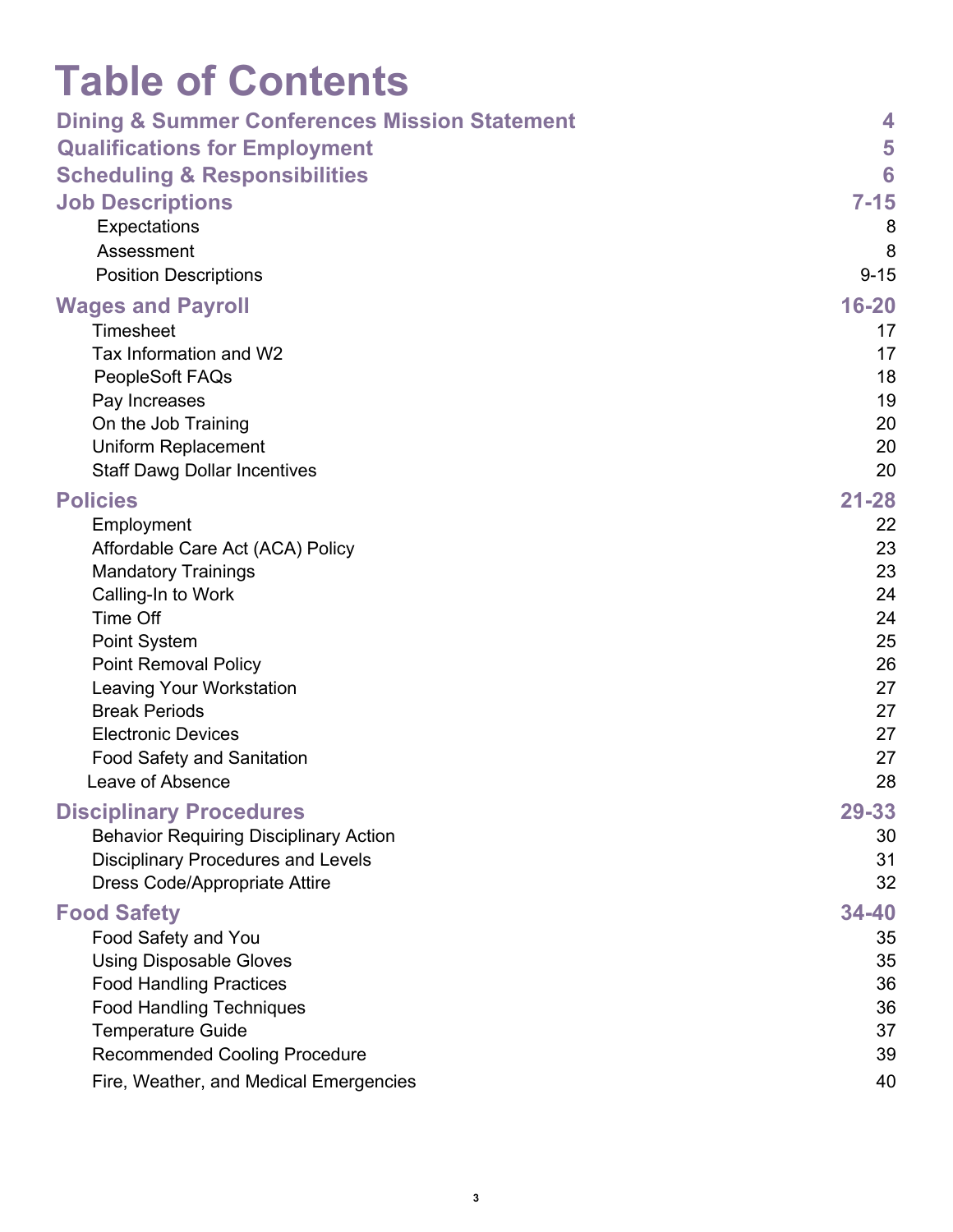# **Dining and Summer Conferences**

*Mission:* As a student focused organization, Dining and Summer Conferences enhances the educational experience by creating sustainable meals and nourishing a diverse community.

*Vision:* Dining and Summer Conferences seeks to bring diversity to the table through engaging the campus community with innovative hospitality.

UWSP Dining and Summer Conferences (DSC) employment program works hard to develop a reputation as the best place for students to work on campus. In

addition to paying a competitive wage, working for UWSP provides professional skills that recruiters say they are in search of for entry-level employees. Student employees are also rewarded financially with longevity opportunities and for advancement within the UWSP Dining Student Leadership Program.

Experience, training, financial resources, fun, friends, and excellent references are offered in return for a genuine commitment; a commitment that allows us to employ dedicated students instead of full-time staff to provide valued services to the university community.

*Guiding Principles:*

- Create a collaborative work environment that educates and engages our student employees
- Integrate sustainability initiatives that support the environmental mission of the University
- Prepare enticing food and menus that feed our culinary senses
- Share our knowledge of food trends and nutrition
- Commit to excellence, integrity, quality and value
- Cultivate community and build lasting relationships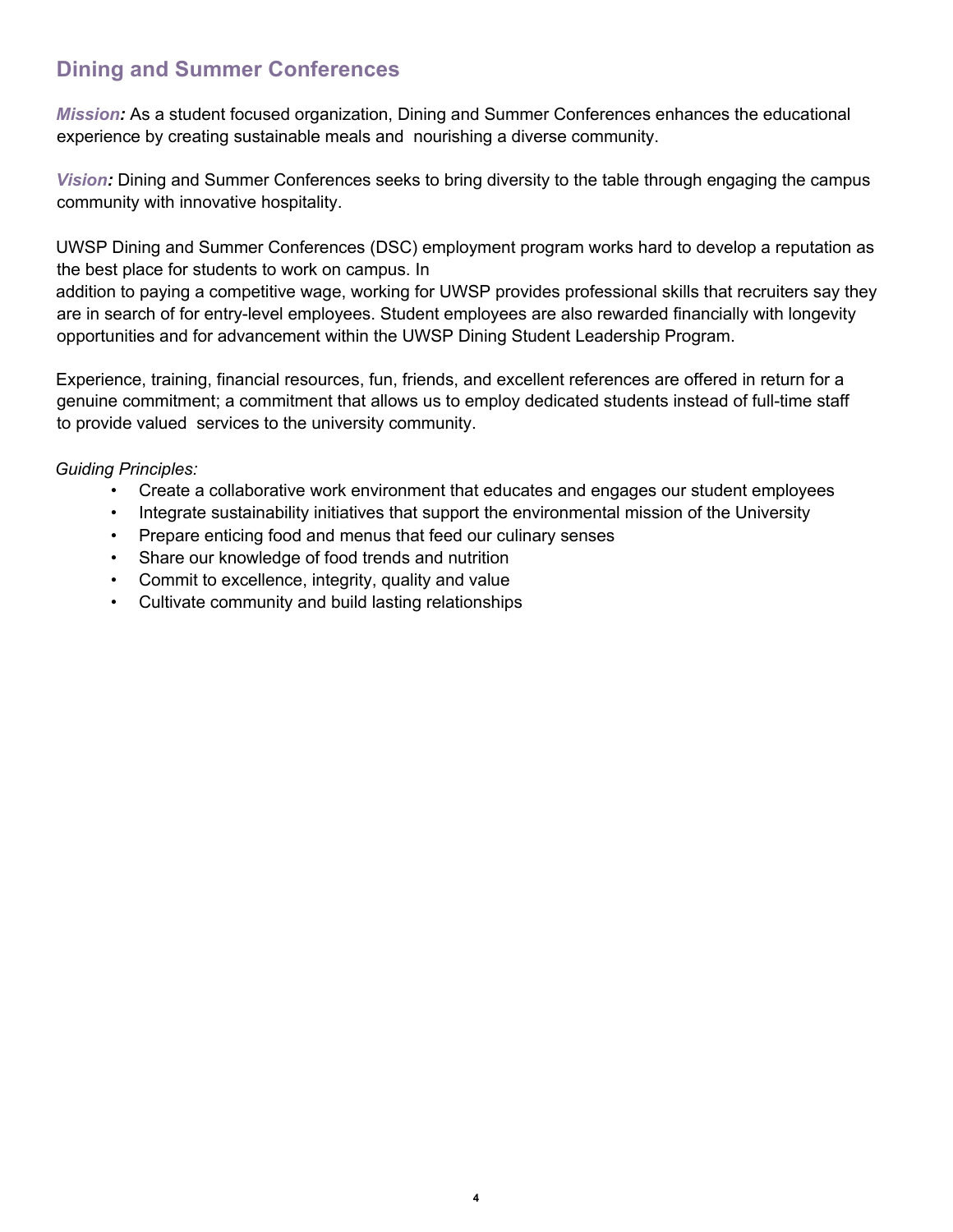# **Qualifications for Employment**

Student positions are available to any interested University student who meets the following qualifications:

*Enrollment*: Employees must be enrolled in at least six undergraduate credits, or five graduate credits during the academic year. During the summer, employees are considered a student if they are enrolled in classes for the upcoming fall semester, or are taking at least three credits during the summer (under special circumstances, they may be employed in the UWSP Dining & Summer Conferences program during summer if they are enrolled in another UW School system in the fall). Graduated students may not be employed unless they fulfill the previously outlined enrollment stipulations.

*Employment* Status: Student positions are part-time and meant to complement academic pursuits. Employees are required to work a minimum of 10 hours per week and 4 weekend hours per pay period (weekends include Friday closing shifts, Saturdays and Sundays). International students may work up to 20 hours per week. All other employees who are not international students may work up to 25 hours per week.

*Academic Standing*: Students in consideration for employment must be in good academic standing. Good academic standing means having both semester and cumulative GPAs of 2.0 or higher. This is verified by Registration and Records at the beginning of employment, and each semester thereafter. If a student employee's GPA falls below a 2.0, they will no longer be allowed to work with UWSP Dining. Student leadership staff are required to have at least a 2.0 semester GPA and 2.5 cumulative GPA after each semester. If the student management staff fails to meet this requirement but are at least have at least a 2.0 with both their cumulative and semester GPAs, they may return to a student employee position. Students will be notified if they are under the GPA requirement by email. Students will be let go from their position with DSC and will not be allowed to reapply for work with DSC until both their academic and semester GPAs above 2.0.

*For clarification of good academic standing refer to the UWSP catalog or go online at: https://www.uwsp.edu/acadaff/Pages/academicProbation.aspx* 

*Eligibility:* Students must be able to lift pans, weighing up to 40 pounds, between production area and carts. Ability to bend, stoop, twist and lift up to 60 pounds when storing, stocking, and gathering prepared products and/or inventory items. Ability to stand and walk on hard floors for extended hours

# **Equal Opportunity/Affirmative Action Policy (EEO/AA)**

Equal Opportunity is a legal, social, and economic necessity for the nation and its institutions, including this university.

It is the policy of UWSP to ensure the active and positive implementation of federal, state, University of Wisconsin System and local EEO/AA laws, executive orders, policies, guidelines, plans, rules, and regulations in all aspects of employment and personnel activities and transactions of the university.

The University is committed to equal employment opportunity for all persons, regardless of race, creed, ancestry, religion, color, sex, gender identity or expression, national origin, age, disability, arrest record, marital status, pregnancy, parental status, political affiliation, sexual orientation, or membership in the National Guard, state defense force or any other reserve component of the military forces of the United States or this state, or other protected class status.

Employees who need information about complaint or grievance procedures or who wish to initiate such action may contact the affirmative action officer or the director of human resources, as appropriate.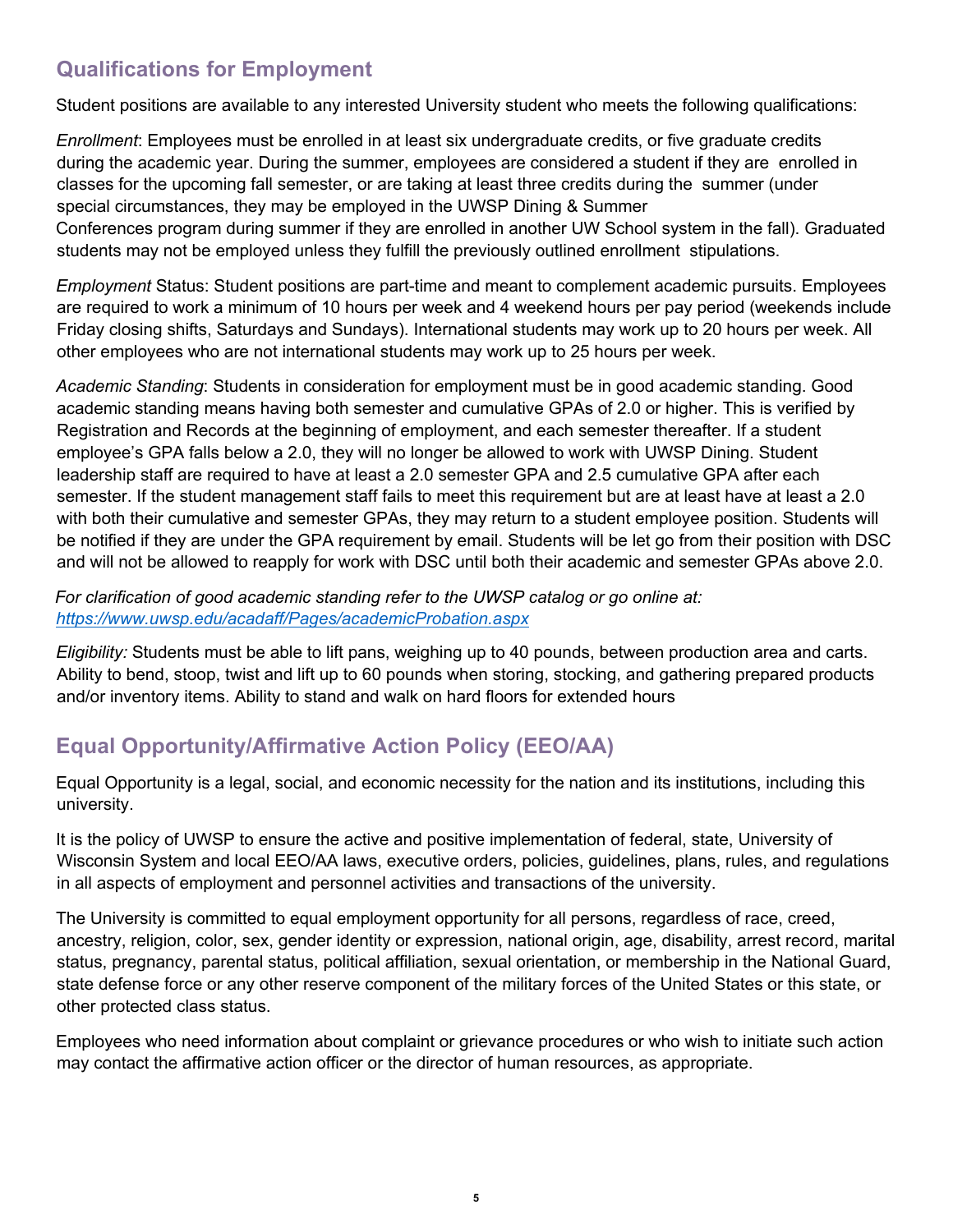# **Scheduling & Responsibilities**

All student employees are hired with the understanding that their job carries with it the responsibility to work all scheduled hours throughout the entire semester. Substitutes may be arranged following the, "Requesting Time Off Policy."

#### *Work Schedules*

A. Regular Hourly Schedule (Sunday—Saturday)

- Each schedule last one semester and begins with orientation and goes through finals week
- Operational needs and individual abilities may require the original schedule to be altered
- Student employees will schedule new shifts before the start of each semester
- Checking emails daily and over breaks is necessary because important employment information from DSC is sent via email. Some emails will request responses
- Employees are responsible for checking the schedules for breaks, finals week, and holidays at each location to determine their work hours

#### B. On Point Catering/Special Events

- Schedules for catering and special events are determined by the size and number of events/activities
- The schedules will be posted approximately one week in advance in the catering supervisor's office, as well as sent electronically through email
- Employees are responsible for checking the schedule to determine their hours meet their position hour requirements
- C. Employment during Breaks
	- If employees are able and interested to work during breaks, they must express interest to the appropriate unit manager, and get their approval prior to working over academic breaks
	- Communication will be sent to current employees prior to Spring Break with instructions on how to apply for summer work. There is limited work available during breaks, so employment is limited with varying schedules
	- Summer employment is determined by Unit Managers and Training Officer

#### *Responsibility and Accountability*

- Be on time for shifts and use the Mutual Agreement (MA) form if you cannot work assigned shifts (See Page 30)
- Adhere to UWSP Dining and Summer Conferences policies and procedures as outlined in this handbook
- Understand the roles and responsibilities of Crew Members, Shift Leads, Floor Managers, Culinary Staff and Unit Managers
- Take responsibility for personal actions and learn from errors
- Understand the UWSP Dining and Summer Conferences mission and vision
- Accept constructive feedback from Student Leadership Team, Culinary Staff and Unit Managers
- Understand the importance of balancing classes, work, volunteer activities and extracurricular commitments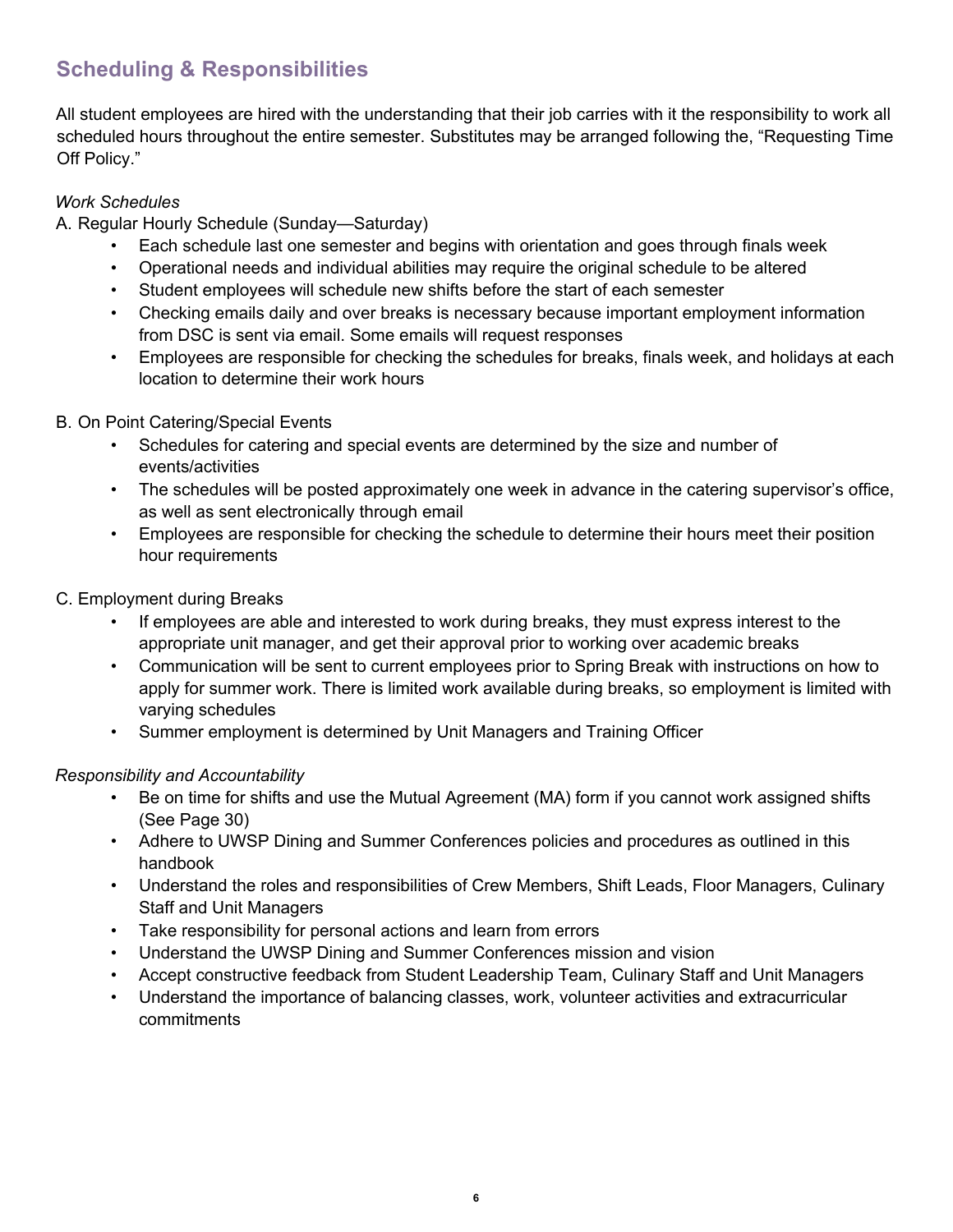# **Job Descriptions**

Expectations Assessment

Crew Members

Catering Event Staff

Student Leadership Team

Shift Leads

Floor Managers

Student Office Staff

Student Human Resources Manager

Graphic Designer

Student Driver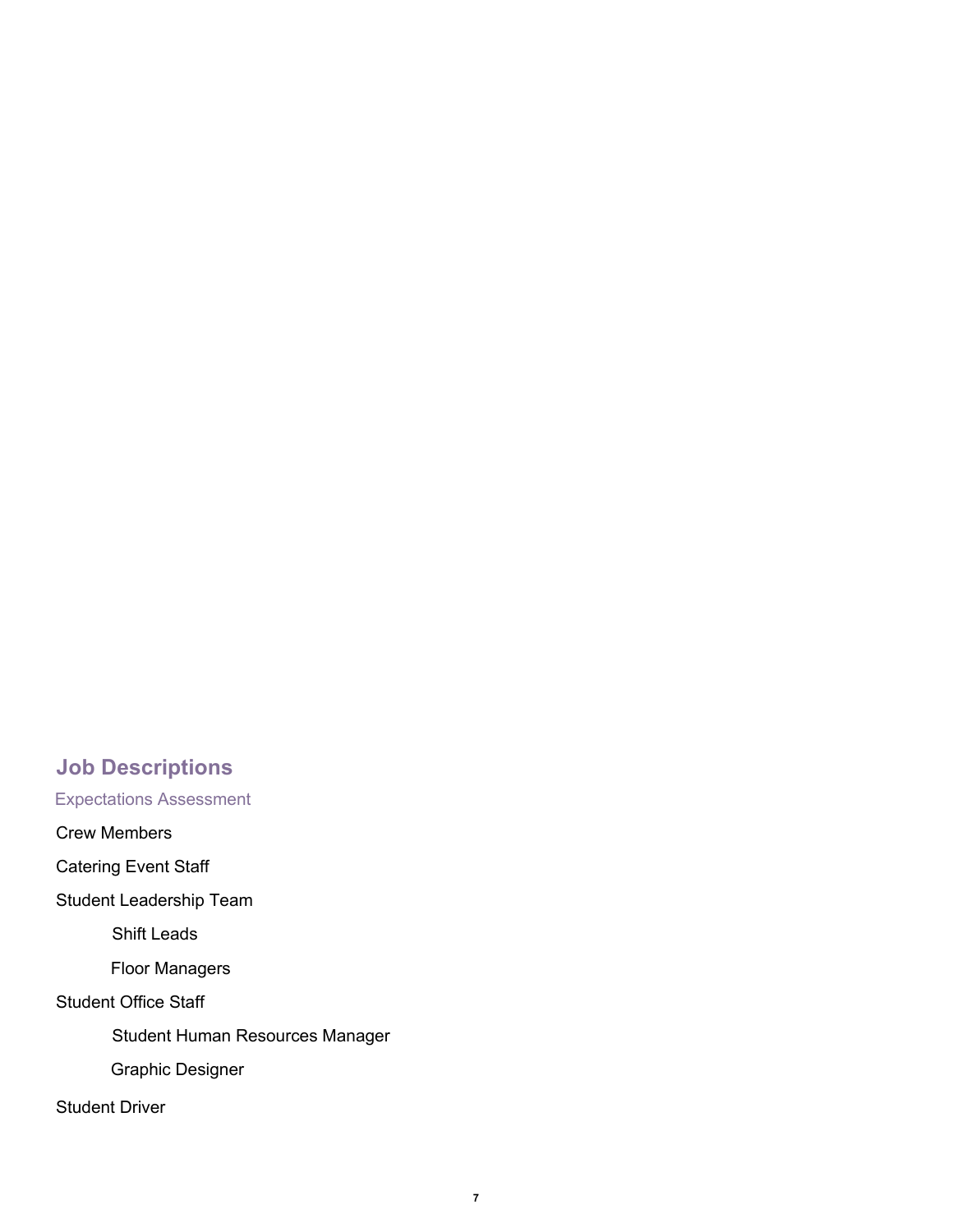# **To maintain any position with UWSP Dining, employees must:**

- Be at least a part-time student (enrolled in at least six undergraduate or five graduate credits)
- Be in good academic standing (cumulative and semester GPAs of 2.0 or higher)
- Must satisfactorily complete orientation and all trainings for their position within the first two weeks of hire/semester.
- Must successfully complete the Point to Food Safety examination and score at least an 80% within the first two weeks of employment; then renew every year. Employees will have three initial chances to receive a passing grade of 80%. If an 80% or higher is not achieved, the employee will go over the information in the Point to Food Safety exam with student management staff at their probationary evaluation.
- Must sign DSC Student Employment Handbook within two weeks of receiving it, and at the start of every semester.
- Upon completion of the eight-week probationary period, the Floor Manager will review Crew Members and follow up on assessment.

## **Assessment**

Every year, each department within Student Affairs develops an assessment. UWSP Dining and Summer Conferences (DSC) participates to better our program and our staff. We are currently adopting a new assessment to enhance our onboarding program, and as a result, develop stronger student staff.

Every new hire will participate in this assessment. When hired, you will fill out a questionnaire during your paperwork session with Dining Human Resources. This questionnaire will be kept on file and referenced again during the employee's eight-week evaluation. At this time, the questionnaire will be taken again to compare to when one first began working with DSC.

From then on, this questionnaire will be taken annually to determine if the information is being learned during the various onboarding programs or on the shift. Our assessment team will use the data to improve the onboarding process, as well as work with the student leadership staff to educate our staff.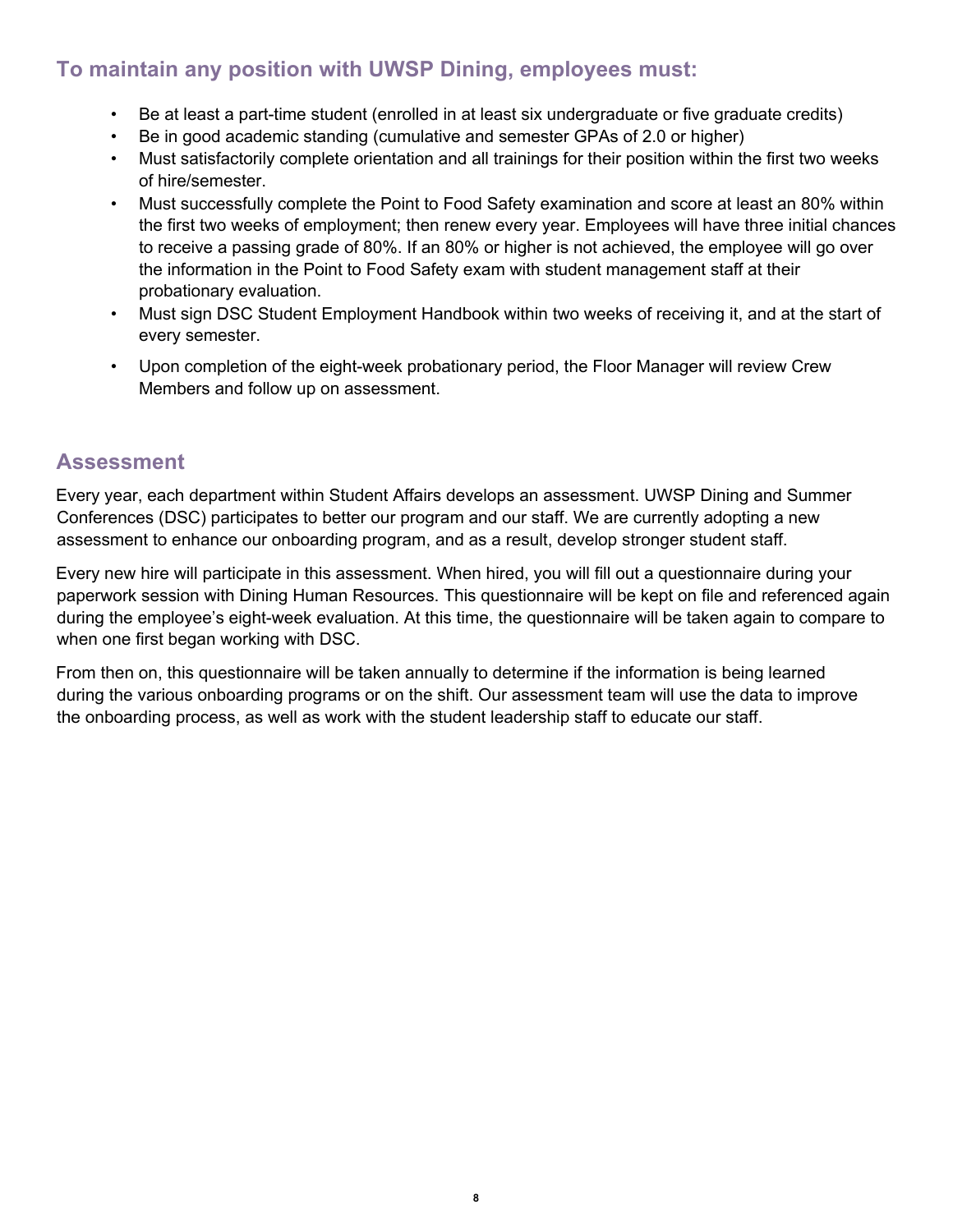# **CREW MEMBER**

**Accountability**: Crew Members are to report to the Shift Lead and Floor Manager in the respective Dining and Summer Conferences (DSC) unit.

**Scope of Responsibility**: DSC Crew Members are responsible for all phases of food service on the UWSP campus, including, but not limited to setup, service, clean up, and cashiering within DSC units.

#### **Qualifications**:

- Must work an average of 10 hours per week (20 hours per pay period)
- Must work a minimum of four weekend hours per pay period o Weekend shifts are Friday C*lose* shift Sunday
- Maintain 5 points or less to receive Dawg Dollar Incentive and Semester Raise
- Maintain a 2.0 semester and cumulative GPA after each semester **Specific Duties**:
- Provide patrons quick and courteous service
- Assist in preparation and production of daily food menus
- Prepare customer's order using the proper recipe, portion and technique
- Follow DSC and Food Safety policies
- Keep work area clean, safe, and orderly at all times
- Assist in all phases of set up, service, and clean up in operation as needed
- Attentive to all transactions and security with cash registers
- Follow proper reporting procedures if theft is observed
- Response to emails from DSC within 48 hours
- Completion of online trainings within 2 weeks of hire date
- Other duties as assigned

#### **Job Expectation**

98% Daily Operations within station

2% Emails, Online Trainings

*\*Failure to meet expectations will result in termination\** 

**Starting Wage -** \$8.75/hr.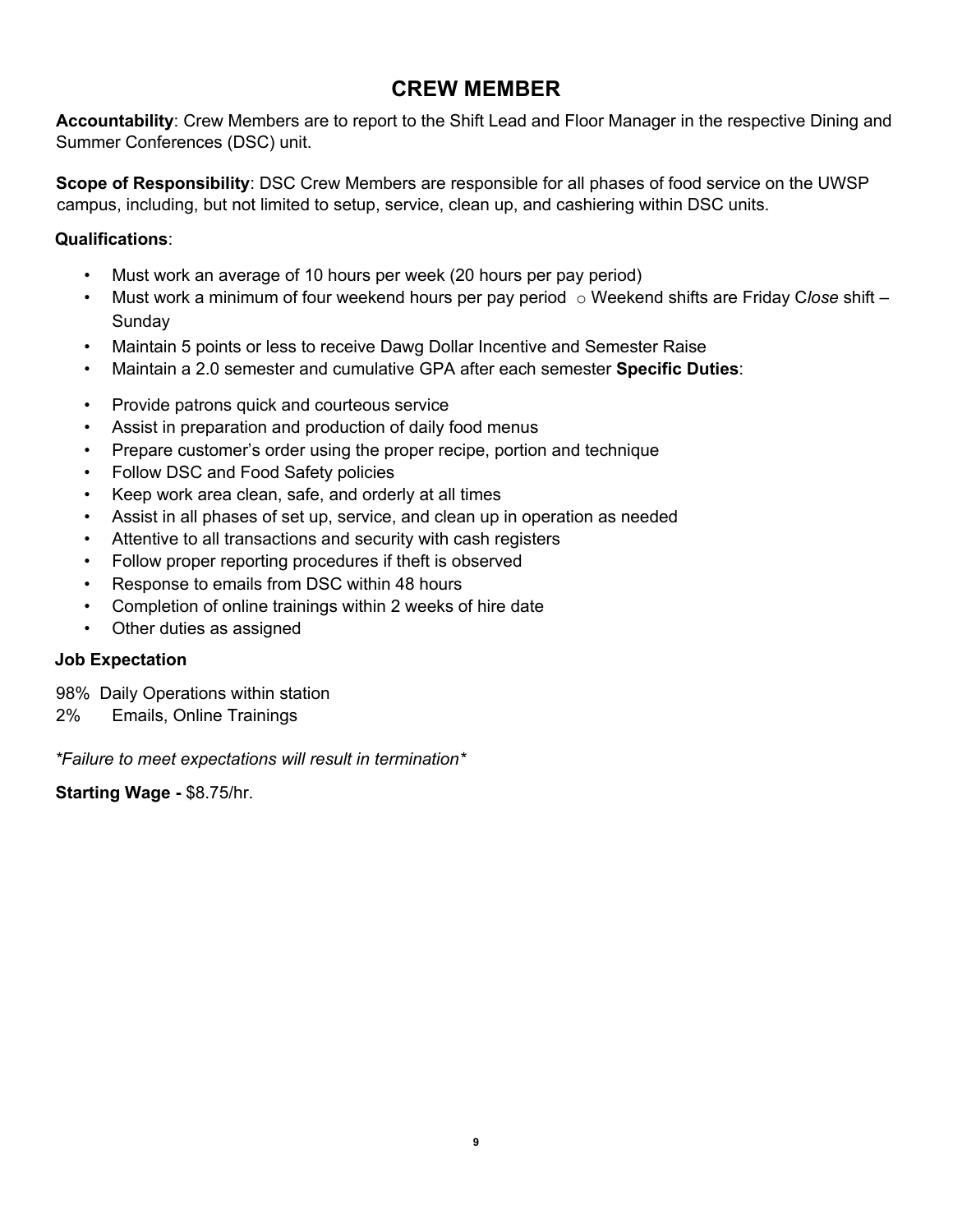# **CATERING EVENT STAFF**

**Accountability**: Crew Members are to report to the Shift Lead, Floor Manager, or Catering Management in the catering unit.

**Scope of Responsibility**: Catering Crew Members are responsible for all phases of food service during catered events, including, but not limited to setup, service, and clean up.

#### **Qualifications**:

- Must have at least one semester remaining at UWSP
- Must work an average of 10 hours per week (20 hours per pay period), at times long hours
- Must be able to work nights, weekends, and academic breaks
- Maintain 5 points or less to receive Dawg Dollar Incentive and Semester Raise
- Maintain a 2.0 semester and cumulative GPA after each semester **Specific Duties**:
- Provide patrons quick and courteous service
- Knowledge of proper event staff etiquette for serving customers
- Follow DSC and Food Safety policies
- Keep work area clean, safe, and orderly always
- Assist in all phases of set up, service, and clean up at catered events
- Demonstrate creative and efficient food displays
- Anticipate needs of customers when setting up catered events
- Can handle stressful situations
- Response to emails from DSC within 48 hours
- Completion of online trainings within 2 weeks of hire date
- Other duties as assigned **Job Expectation**

98% Daily Operations within unit

2% Emails, Online Trainings

*\*Failure to meet expectations will result in termination\** 

**Starting Wage -** \$8.75/hr.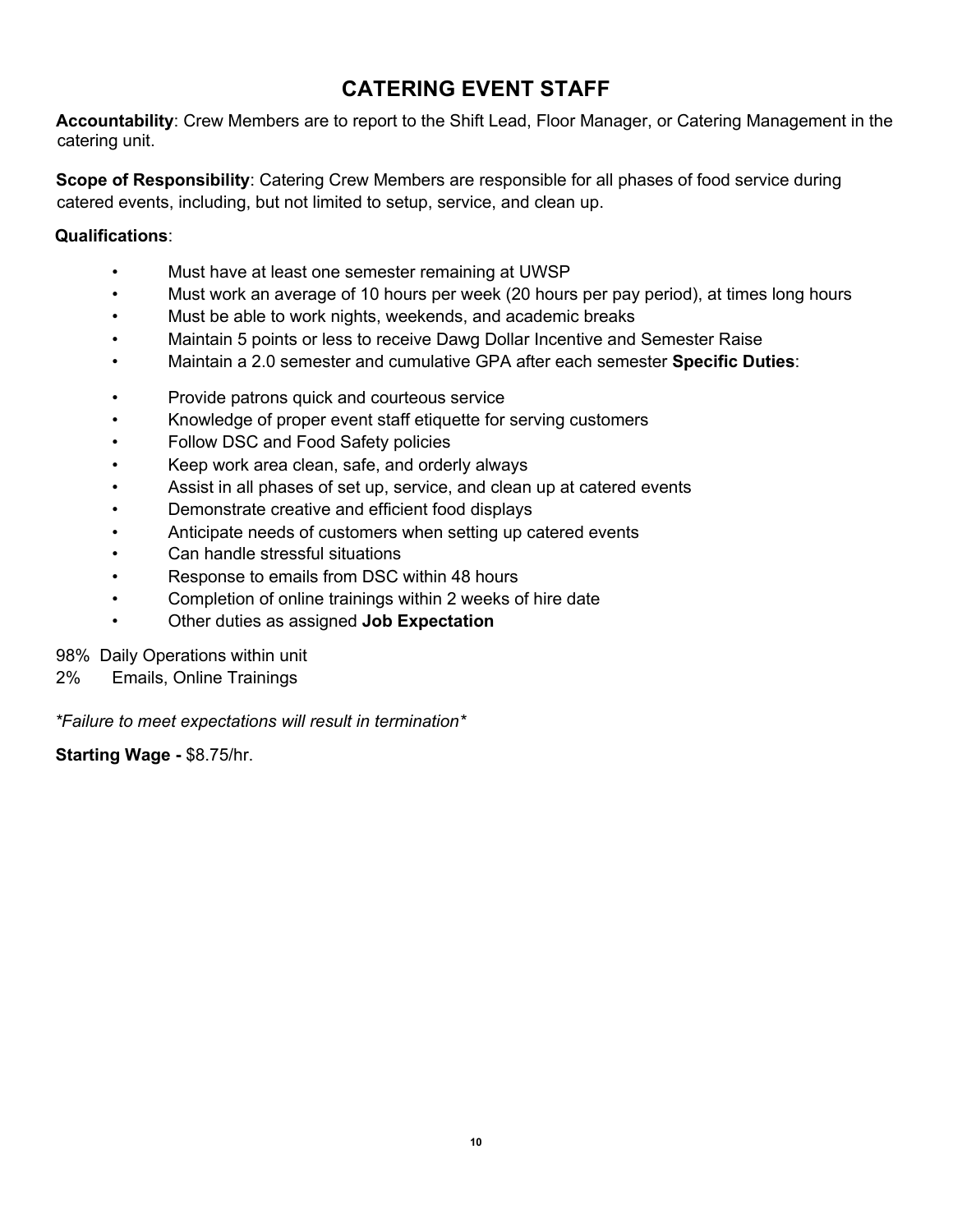# **SHIFT LEAD**

**Accountability**: Shift Leads are to report to Full-time staff supervisor and Floor Managers in the respective Dining and Summer Conferences (DSC) unit.

**Scope of Responsibility**: Shift Leads are responsible for the smooth operation of DSC retail and dining units.

#### **Qualifications**:

- Must have at least two semesters remaining at UWSP
- Must have previous work experience with DSC
- Must work a minimum of 15 hours per week (including four weekend hours per pay period)  $\circ$  Weekend shifts are Friday C*lose* shift – Sunday
- Demonstrate leadership abilities, good interpersonal skills, strong oral and written communication skills, and develop active listening skills
- Maintain 4 points or less to receive Dawg Dollar Incentive and Semester Raise
- Maintain a 2.0 semester GPA and 2.5 cumulative GPA after each semester **Specific Duties**:
- All duties as assigned in the Crew Member job description
- Lead and train DSC student staff in specific tasks: customer service, food service and prep, cash handling, proper and attractive plating, inventory, and stocking
- Ability to run a station in the absence of Full-time staff
- General knowledge of operations within building (i.e.: Upper/Lower; Food Court/Cafes/Catering)
- Strong knowledge of 1-3 stations
- Work with Full time staff to enhance station operations
- Frequent communication with Floor Manager to relay updates, suggestions, concerns, etc.
- Enforce DSC and Food Safety policies
- Response to emails and communications from members of DSC within 48 hours
- Completion of online trainings within 2 weeks of the start of the semester
- Mandatory attendance for orientation at beginning of each semester
- Participate in set up and shut down of unit each semester
- Interact with DSC staff to promote positive work environment
- Attend meetings as needed
- Other duties as assigned

#### **Job Expectation**

90% Set up, Service, and Cleaning of Stations

- 5% Training of Staff
- 5% Emails, Online Training

*\*Failure to meet expectations will result in demotion\** **Starting** 

**Wage -** \$10.25/hr.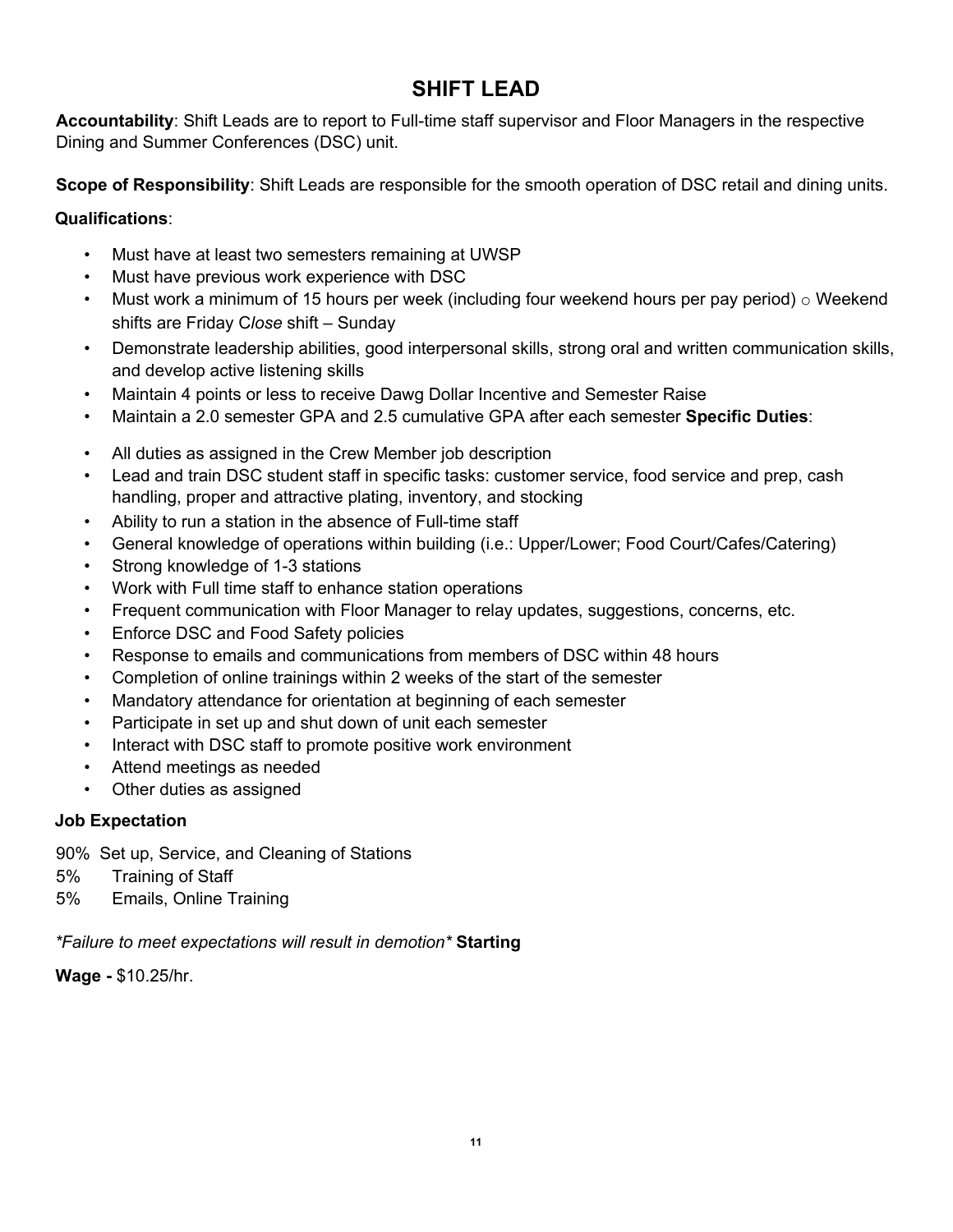# **FLOOR MANAGER**

**Accountability**: Floor Managers are to report to the Unit Manager and Executive Chef in the respective Dining and Summer Conferences (DSC) unit.

**Scope of Responsibility**: Floor Managers are responsible for smooth operations of DSC locations, enhancing customer experience, and development of DSC staff.

#### **Qualifications**:

- Must have at least two semesters remaining at UWSP
- Must be a Shift Lead for 16 weeks or more
- Must work a minimum of 20 hours per week (must work weekends) o Weekend shifts are Friday Close shift Sunday)
- Demonstrate excellent leadership abilities, outstanding interpersonal skills, excellent oral and written communication skills, proven active listening skills, and exemplary commitment to DSC
- Maintain 4 points or less to receive Dawg Dollar Incentive and Semester Raise
- Maintain a 2.0 semester GPA and 2.5 cumulative GPA after each semester **Specific Duties**:
- All duties as assigned in the Crew Member and Shift Lead job descriptions
- In conjunction with Unit Manager, Executive Chef, and Full-time staff, lead and train Shift Leads and General student staff in specific tasks: customer service, food service and prep, cash handling, shift management, proper and attractive plating, inventory, and stocking
- Regulate day-to-day operations of unit in conjunction with Unit Manager, Executive Chef, Culinary staff
- Ability to run unit and stations in conjunction with Full-time staff during the absence of a Unit Manager
- Full knowledge and comprehension of unit
- General knowledge of stations and service model in all DSC locations (i.e.: Upper/Lower; Food Court/Cafes/Catering)
- Frequent communication with Shift Leads and Full-Time staff to learn of updates, suggestions, concerns, etc.
- Enforce DSC and Food Safety policies
- Response to emails and communications from members of DSC within 48 hours
- Completion of online trainings within 2 weeks of the start of the semester
- Mandatory attendance for orientation at beginning of each semester
- Participate in set up and shut down of unit each semester
- Conduct Disciplinary Action with Training Officer when appropriate
- Review binders with Training Officer to update as needed
- Biweekly meetings 1 hour  $\circ$  Additional meetings must receive prior approval from Unit Manager and Executive Chef
- Interact with DSC staff to promote positive work environment
- Knowledge of DSC offerings and campus/community contributions to educate and enhance customer experience
	- Other duties as assigned **Job Expectation**
- 80% On the Floor, Station Work
- 10% Training of Staff
- 5% Emails and Interaction with Unit Manager and HR
- 5% Meetings

*\*Failure to meet expectations will result in demotion\** **Starting** 

**Wage -** \$11.75/hr.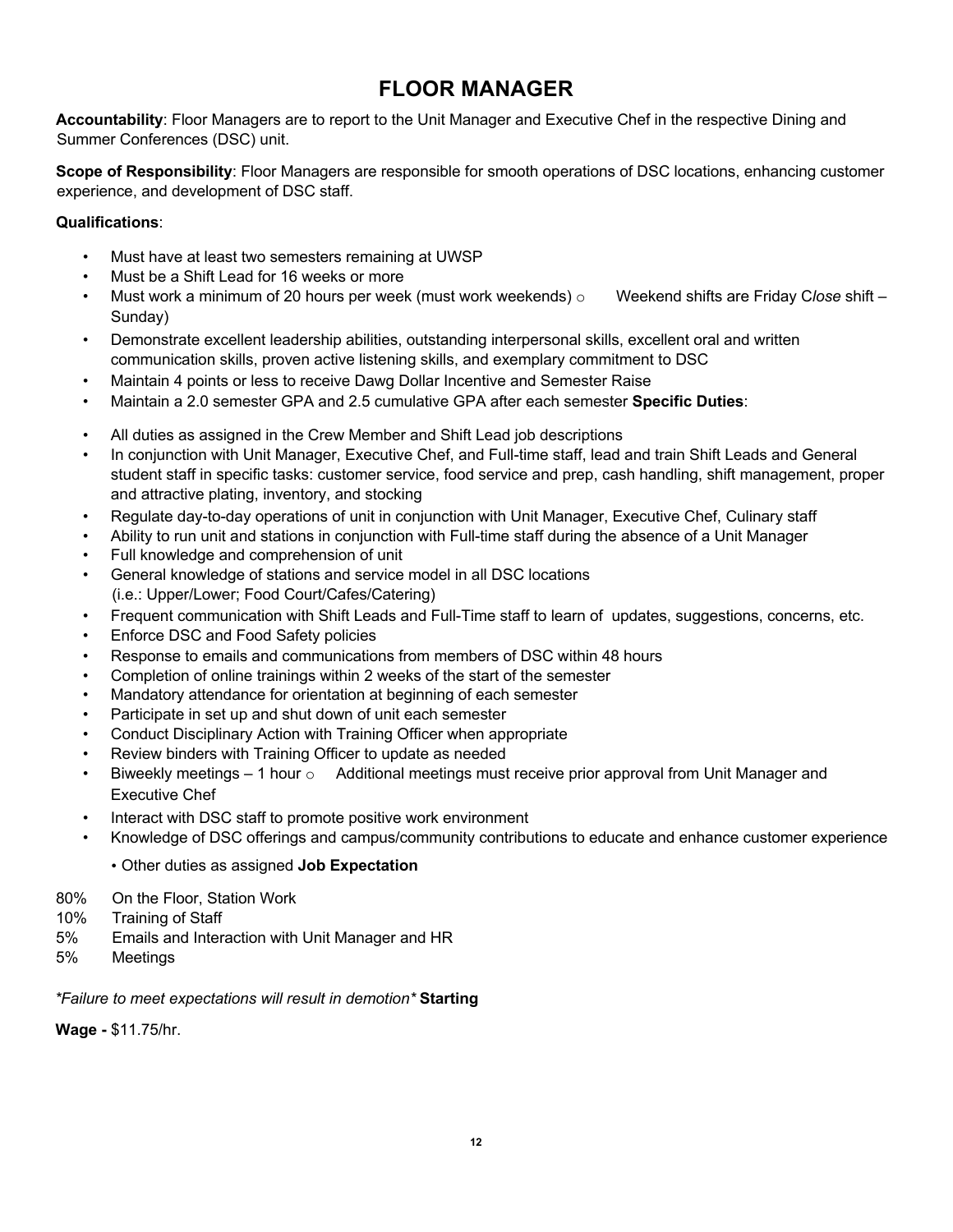# **STUDENT HUMAN RESOURCE MANAGER (SHRM)**

**Accountability**: SHRMs report to the Training Officer of UWSP Dining and Summer Conferences (DSC).

**Scope of Responsibility**: SHRMs are responsible for most human resource functions involving student employees: reviewing applications, interviewing, hiring, and payroll duties including verifying payroll for 200+ students on a biweekly basis, and maintaining employee records.

#### **Qualifications**:

- Must have at least four semesters remaining at UWSP
- Must work a minimum of 20 hours per week (must work weekends) o Weekend shifts are Friday *Close* - Sunday
- Must have ample experience working with Microsoft Office Suite (particularly Excel)
- Demonstrate a high level of confidentiality and accuracy
- Must be able to work with limited supervision, demonstrate a sense of teamwork, have excellent communication and interpersonal skills, demonstrate problem solving and research skills, and focus on employment operations and policies
- Maintain 4 points or less to receive Dawg Dollar Incentive and Semester Raise
- Maintain a 2.0 semester GPA and 2.5 cumulative GPA after each semester **Specific Duties**:
- Involvement in all aspects of the hiring, onboarding, and terminations of all DSC student staff
- Biweekly verification of student staff hours in HRS PeopleSoft System
- Involvement in recruitment efforts and education for DSC at various job fairs and UWSP orientations
- Present at DSC locations once per week to interact with staff and build relations with fellow DSC employees
- Work with DSC Marketing team to enhance recruitment and update promotional materials
- Maintain personnel and computer files for current and past employee information
- Active role in creation and presentation of DSC orientations each semester
- Enforce DSC and Food Safety policies
- Response to emails and communications from members of DSC within 48 hours
- Completion of online trainings within 2 weeks of the start of the semester
- Mandatory attendance for orientation at beginning of each semester
- Review binders with Training Officer to update as needed
- Biweekly meetings  $-1$  hour  $\circ$  Additional formal and informal meetings must receive prior approval from Unit Manager
- Interact with DSC staff to promote positive work environment
- Knowledge of DSC to educate and enhance customer and staff experience
- Other duties as assigned **Job Expectation**

#### 60% Absent Tracker and Payroll

- 30% Hiring Process
- 5% Emails and Meetings
- 5% On the Floor Assistance & Interactions and Trainings

#### *\*Failure to meet expectations will result in demotion\** **Starting**

**Wage -** \$11.75/hr.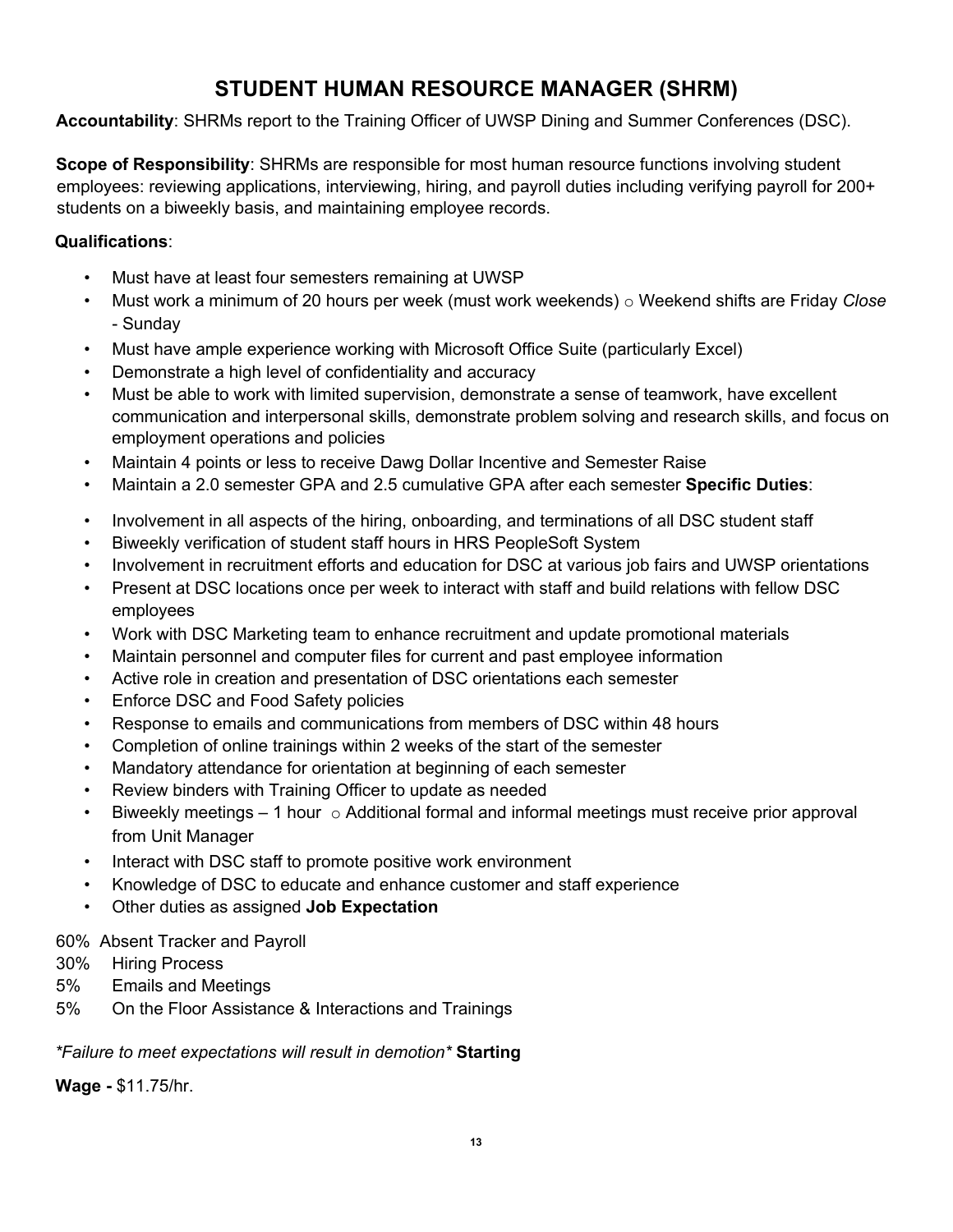#### **Accountability**

# **GRAPHIC DESIGN INTERNSHIP**

**Accountability**: Designers report to the Marketing Specialist of UWSP Dining and Summer Conferences.

**Scope of Responsibility**: The Graphic Designer is responsible for developing and maintaining awareness of the UWSP DSC operations through text and graphic design projects. Well-developed written, graphic, and verbal communication skills are desirable, as well as a general knowledge of marketing and promotions principles. The primary emphasis will be to promote new and existing UWSP Dining operations.

#### **Qualifications**:

- Maintain a minimum of 15-25 hours of work each week during the academic year; and preferably be available to work limited hours during the summer session.
- Must be enrolled in the Graphic Design program at UWSP.
- Have at least four semesters remaining at UWSP.
- Must be able to work with very limited supervision and have a balanced knowledge of campus's student employment operations and policies.

#### **Specific Duties**:

- Develop and/or maintain existing promotions for UWSP DSC.
- Work with the other graphic designer, students, administrative staff, and area managers to develop promotional signage.
- Ability to work in a fast-paced environment and meet strict deadlines.
- Take projects from the idea stage to production.
- Install promotions and signage in appropriate formats.
- Create signage, menus, and meal vouchers for UWSP DSC promotions events. update and make changes to existing signage often.
- Responsible for researching, branding, marketing, event planning, photography, and book submission(s) for annual NACUFS competition and be willing to take on heavier workloads and higher responsibility during this time.
- Other duties as assigned **Specific Skills Needed**:
- Must possess exceptional written, graphic, and verbal communication skills; the ability to work with minimal supervision, a general knowledge of marketing and promotion principles; and knowledge of printing and duplication operations.
- Experience with the Adobe Creative Suite including Photoshop, Illustrator, InDesign and After Effects
- Ability to set up files correctly for digital and print materials.

#### **Job Expectation**

- 75% Marketing and Design Projects
- 10% Promotional Event Planning
- 10% Event Photography and Videography
- 5% Other Duties as Assigned

#### **Starting Wage -** \$10.25/hr.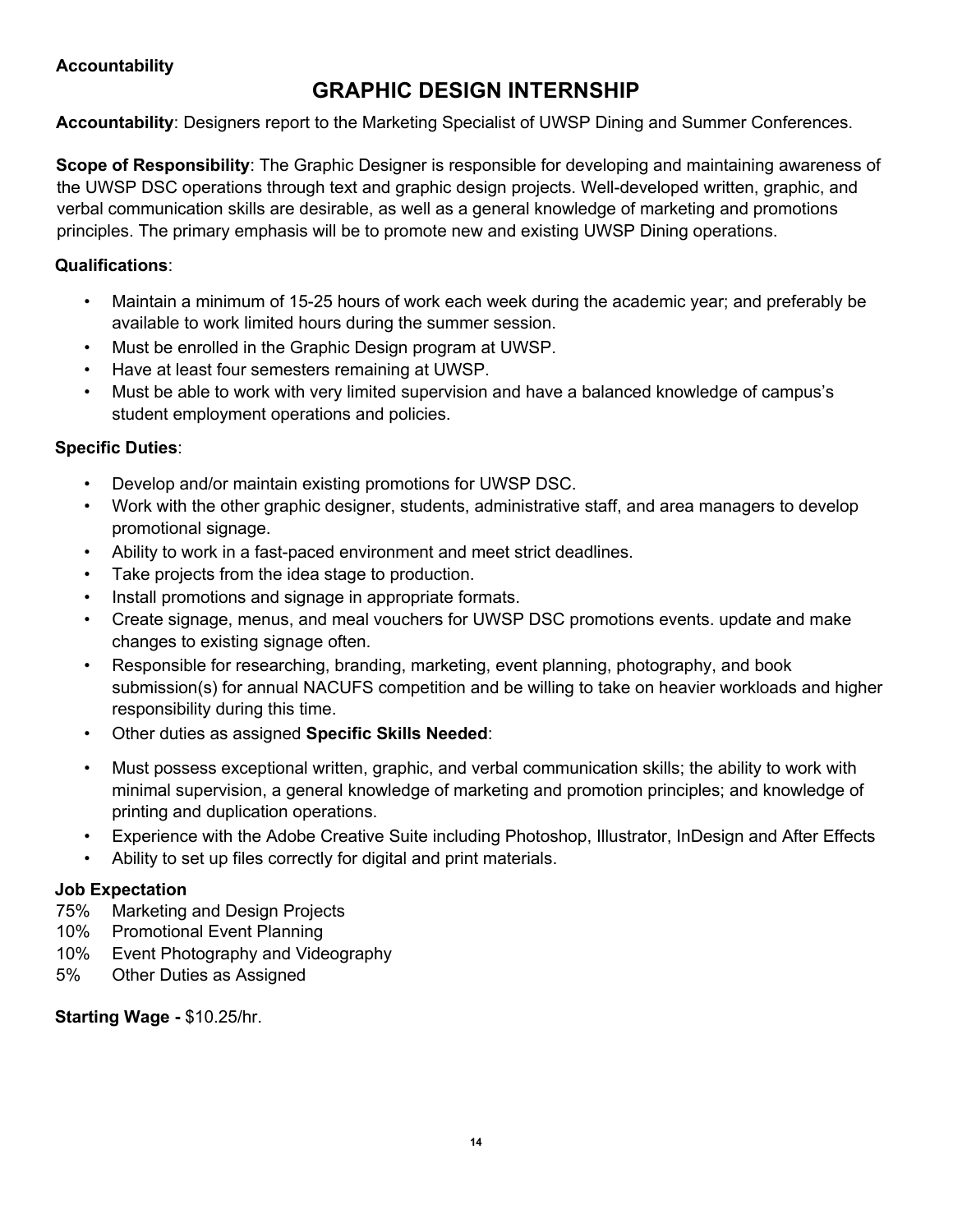# **COVID-19 MEAL & MAIL DELIVERY DRIVER**

**Accountability**: Drivers are to report to the Director of Dining and Director of Residential Living **Scope of Responsibility**: Drivers are responsible for delivery meals and mail to various building on campus

#### **Qualifications**:

- Must work a minimum of 15 hours per week (including four weekend hours per pay period)  $\circ$  Weekend shifts are Friday C*lose* shift – Sunday
- Demonstrate leadership abilities, good interpersonal skills, strong oral and written communication skills, and develop active listening skills
- Maintain 4 points or less to receive Dawg Dollar Incentive and Semester Raise
- Maintain a 2.0 semester GPA and 2.5 cumulative GPA after each semester? Assist Dining and Summer Conferences in the delivery of breakfast, lunch, and dinner for students in isolation/quarantine on the main UWSP campus **Specific Duties**:
- Assist all main campus residence halls in delivering packages to students in isolation/quarantine
- Maintain confidentiality of all students
- Operate a university vehicle to perform tasks
- Uphold CDC COVID-19 quidelines, particularly for food delivery
- Must be a UWSP student
- Positive, friendly attitude
- Valid driver's license, pending approval to drive UWSP fleet vehicles after hire
- Interact with DSC staff to promote positive work environment
- Attend meetings as needed
- Other duties as assigned **Job Expectation**

98% Daily Operations within unit

2% Emails, Online Trainings

*\*Failure to meet expectations will result in termination\** 

**Starting Wage -** \$10.25/hr.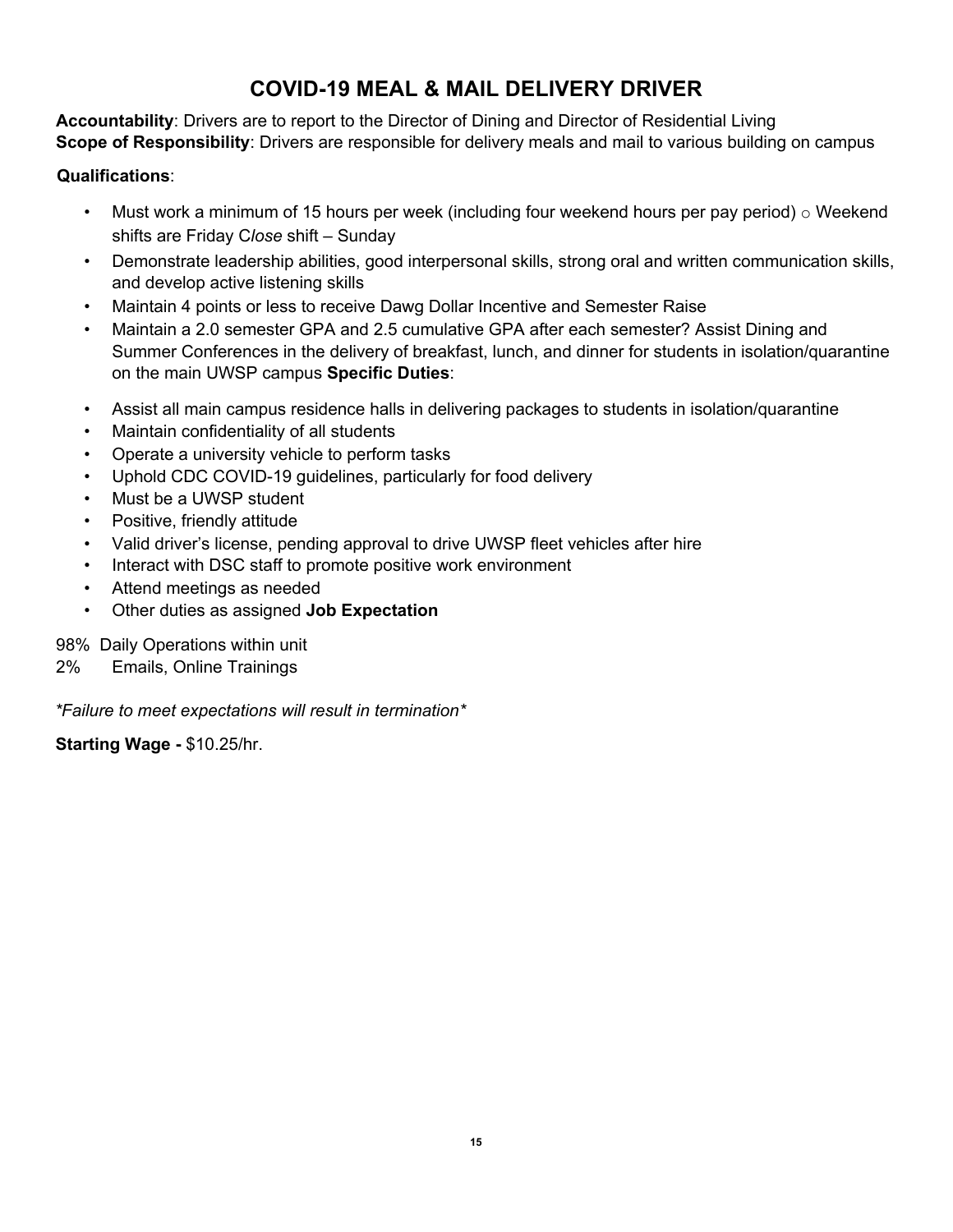# **Wages and Payroll**

#### **Timesheet**

Pay Stubs

Online Timesheet (PeopleSoft)

Temporary Timesheets

Tax Information and W2

PeopleSoft FAQs

Pay Increases

Wage Increase

Wage Classification Scale

**Promotions** 

**Demotions** 

Great Ideas Project

On the Job Training

Reporting to Shifts

Leaving Early/Staying Late

Uniform Replacement

Staff Dawg Dollar Incentives

**Benefits** 

Dawg Dollar Distribution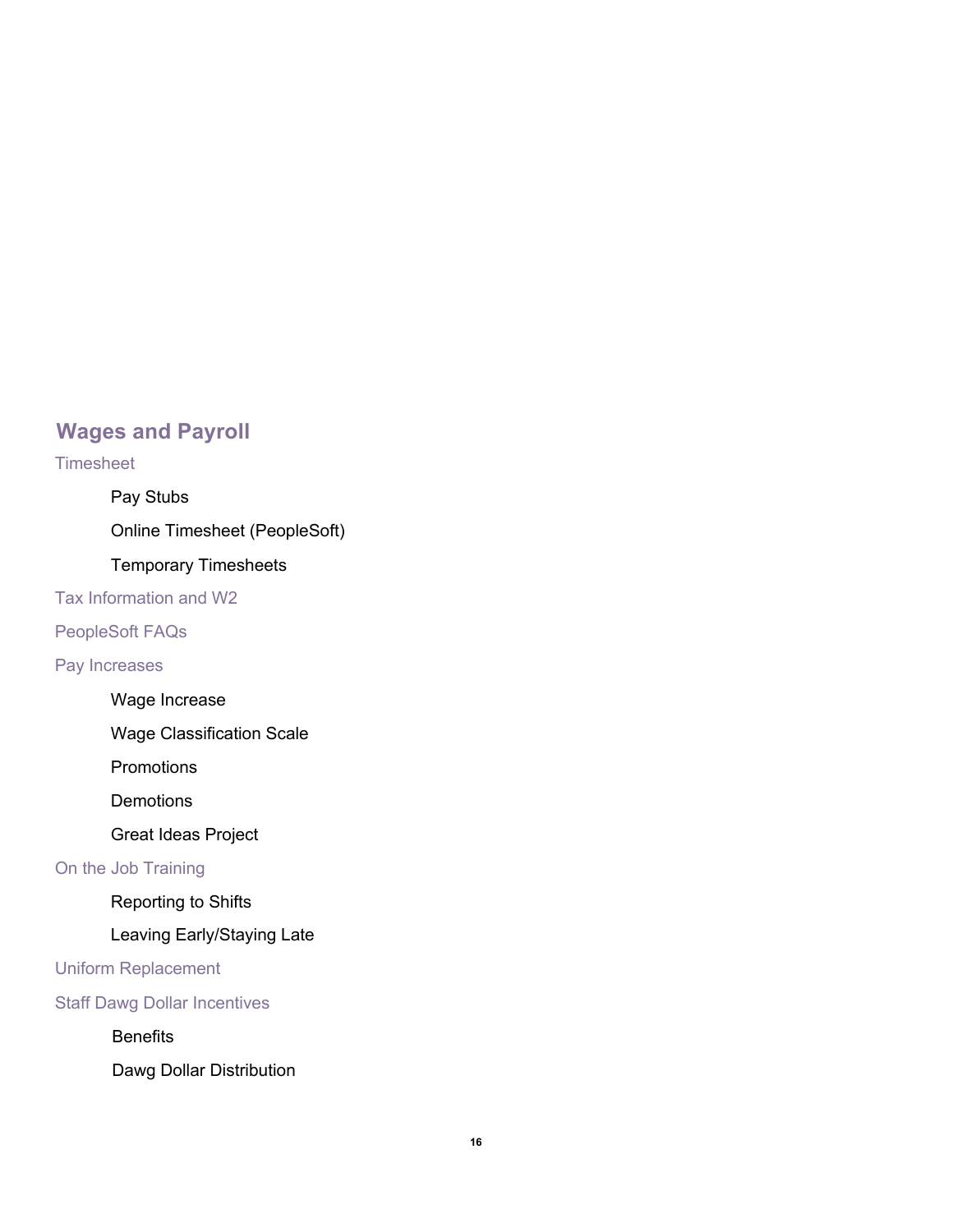# **Timesheet**

*Pay Stubs:* It will be the student employee's responsibility to check their pay stub on My UW System to ensure that wage information is correct at hire and beginning of each semester.

• Pay stubs can be found on the My UW System under "Payroll Information"

*Online Timesheet (PeopleSoft):* Timesheets within the UWSP DSC Employment Program are done online through PeopleSoft, which is available through myPoint. Login ID and password for PeopleSoft will be the same as the student UWSP username and password.

Timesheet on PeopleSoft must be completed in the following manner:

- Students must fill in their shifts for each day worked in the corresponding spaces on a *daily basis* and ensure the proper placement of "AM" and "PM." If using military time, AM and PM do not need to be recorded.
- Press "submit" after every change to the timesheet.
- The payroll due dates will be determined at the beginning of each semester and summer break, and will be noted on the Payroll Card - click here.
- Timesheets are logged in 15-minute increments.
- Failure to enter all hours worked by the payroll deadline (Sunday at 2 p.m.) will result in late payment.
- Falsification of hours will result in disciplinary action
- Employees will have until the payroll deadline to make any adjustments to their hours. After that deadline, all alterations or additions to hours must be made on a Temporary Timesheet (see below).
- In order to receive Dawg Dollar Incentives, hours must be submitted on time each pay period (see page # for more).

*Temporary Timesheets:*

- A temporary timesheet is a pre-made paper timesheet that employees use as a replacement for entering hours into PeopleSoft during emergency payroll situations only.
- Employees will be asked to fill out a temporary time sheet if they fail to enter their hours into their PeopleSoft account by the pay period deadline (Sunday at 2 p.m.).
- Timesheets must be signed by a unit manager before they are turned in.

# **Tax Information & W2**

Tax information can be found on your "My UWSystem" login page under the "Payroll Information" box and by clicking the "Tax Statements" tab.

• Change your tax information and claims at the campus payroll office - Old Main 116.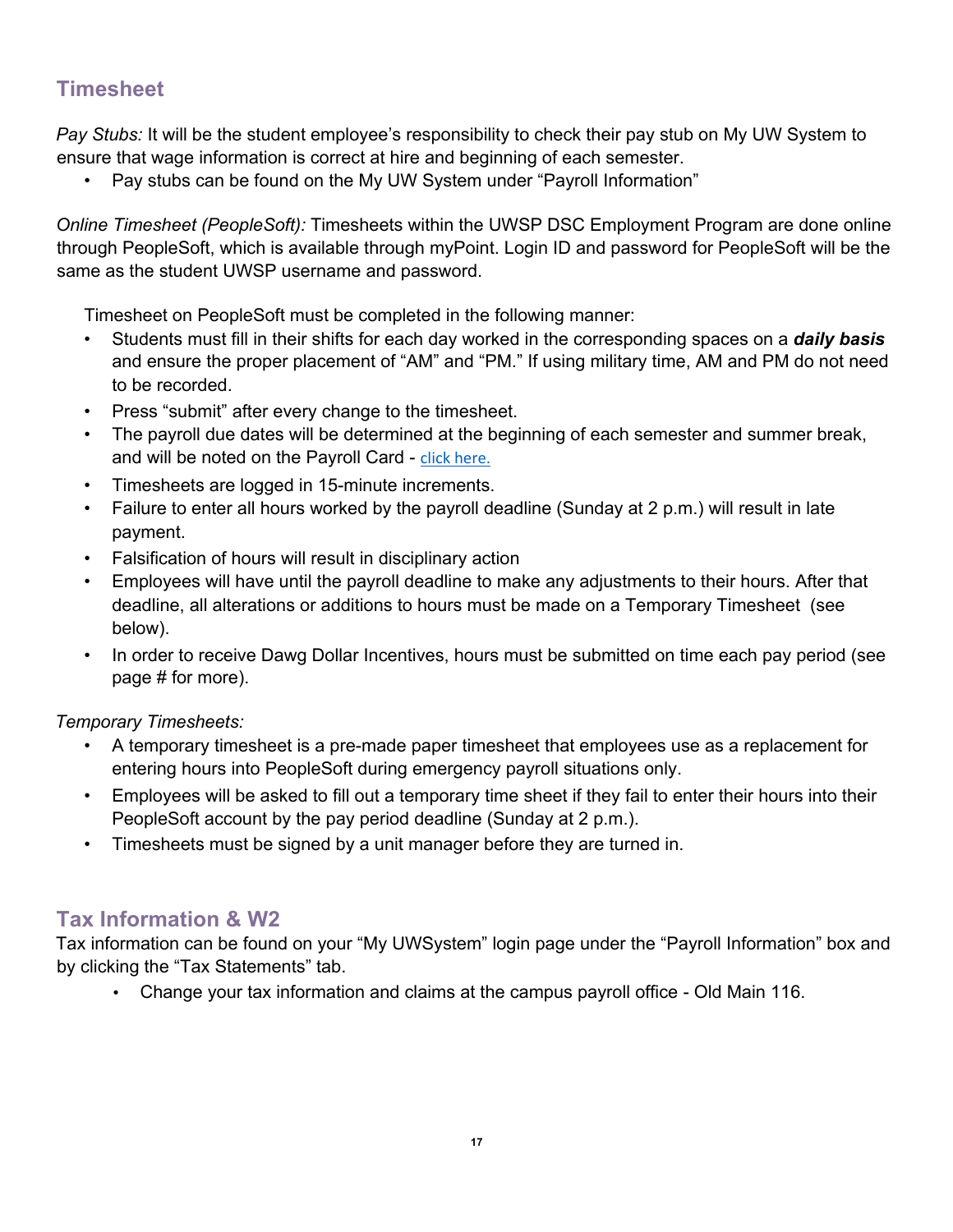# **PeopleSoft FAQs**

#### *Location*: https://my.wisconsin.edu/ or https://hrs.wisconsin.edu

See the DSC homepage under "Student Staff" for further information.

#### *Username and Password*

• Your PeopleSoft username and password is the same as your UWSP username and password.

*To access your timesheet:* 

- Under your myPoint Finances tab, you can access your timesheet under the "Student Jobs & Opportunities" heading. Click on the "My UWSystem" link and then select the University of Wisconsin-Stevens Point option.
- Follow the prompt to log on.
- Under the "Time and Absence" heading, select the "Timesheet" option. You will be prompted to enter your UWSP username and password again.
- If you work more than one job on campus you will be asked to select a time sheet. Select the appropriate job/location to enter in hours.

*Recording Hours:* 

- You will see that there are two sets of "in" and "out" options. If you work more than one shift during a day, you will need to use both sets of "in" and "out" times. If you work only one shift, you should enter your "in" time in the first "in" option, and your "out" time as the last "out" option.
- Remember to enter AM or PM after each time entered if you are using regular clock hours. If you are using military time it is not necessary.
- PeopleSoft hours are due every Sunday at 2 p.m., or as noted on the Payroll Card.
- When you enter in your time in PeopleSoft, you must enter to the nearest 15 minutes.
- Between 0 and 7 minutes, your time must be rounded down. Between 8 and 15 minutes, your time must be rounded up. *Examples: 12:07pm = 12:00pm OR 14:32 = 14:30*
- Hit SUBMIT every time you alter your timesheet.

#### *Examples:*

**Correct entry for one shift (3/3) and two shifts in one day (3/4): Correct entry for working 3+ shifts:** 

|           |      |               |          |                  |                 |                  |              |                 |                   | Date | <b>Status</b> | Shift In | <b>Break Out</b> | <b>Break In</b> | <b>Shift Out</b> |
|-----------|------|---------------|----------|------------------|-----------------|------------------|--------------|-----------------|-------------------|------|---------------|----------|------------------|-----------------|------------------|
|           | Date | <b>Status</b> | Shift In | <b>Break Out</b> | <b>Break In</b> | <b>Shift Out</b> | H            |                 | $\Box$ $\Box$ sun | 3/3  |               | 7am      | 9am              | 11am            | 1pm              |
| Sun       | 3/3  |               | 9am      |                  |                 | 11am             | $\mathbf{H}$ | $\overline{ }$  |                   |      |               | 3pm      |                  |                 | 5pm              |
| Mon $3/4$ |      |               | 7am      | 10am             | 3pm             | 5pm              | $\pm$        |                 | $\Box$ $\Box$ Mon | 3/4  |               | 7am      | 9am              | 11am            | 1pm              |
|           |      |               |          |                  |                 |                  | Ŧ            | $\vert - \vert$ |                   |      |               | 3pm      | 5pm              | 7pm             | 10pm             |

*Additional Information Concerning PeopleSoft*: Entering hours in PeopleSoft is the responsibility of the student employee. If you forget to enter your hours, you must go and see a Student Human Resources Manager for a temporary time sheet. Forgetting to enter your PeopleSoft hours will delay your paycheck and result in no Dawg Dollar Incentives.

*\*Do not hesitate to contact our Dining HR Office if you have any questions about entering time into PeopleSoft. You may contact them via email at dscpc@uwsp.edu or stop by the office in the DeBot Dining Center Rm. 006.*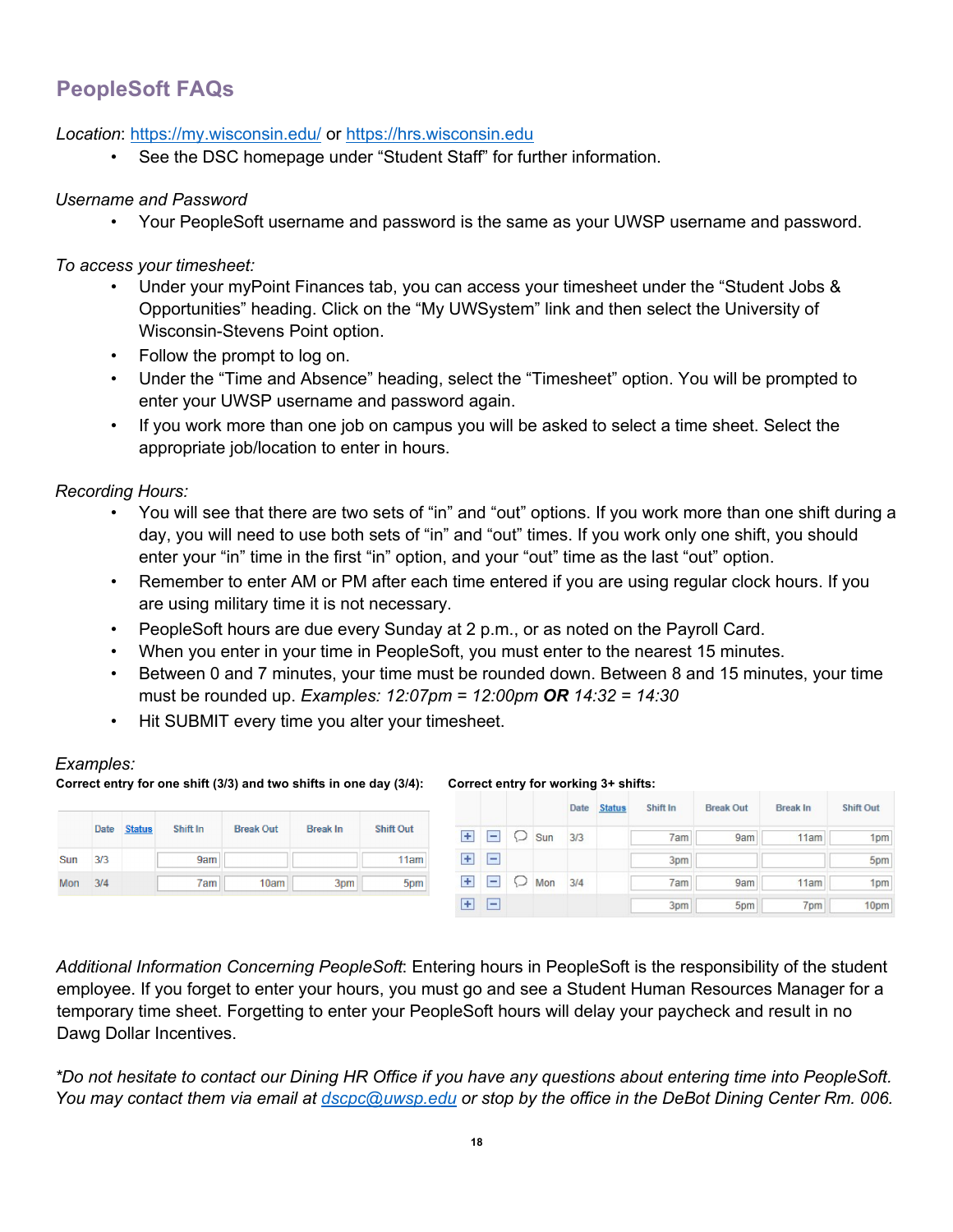# **Pay Increases**

*Wage Increases:* All returning student employees will receive a \$0.25 wage increase upon their return to UWSP DSC each semester if they **meet all the following requirements**:

- 1. Point Requirements:
	- 5 points or less at the end of the previous semester for all Crew Members
	- 4 points or less at the end of the previous semester for all Student Leaders
- 2. All trainings must be completed through Dining HR
- 3. No disciplinary action above a verbal warning on file for the semester
- 4. Work your current position for more than 8 weeks of the semester

| <b>Wage Classification Scale</b> |
|----------------------------------|
|----------------------------------|

| <b>Position</b>                       | <b>Base Wage/Hour</b> |
|---------------------------------------|-----------------------|
| <b>Crew Member</b>                    | \$8.75                |
| <b>Catering Event Staff</b>           | \$8.75                |
| <b>Shift Lead</b>                     | \$10.25               |
| <b>Floor Manager</b>                  | \$11.75               |
| Student Human Resource Manager (SHRM) | \$11.75               |
| <b>Graphic Designer</b>               | \$10.25               |

*Promotions*: Students are encouraged to apply for positions within the UWSP Dining Student Leadership Program. These positions include duties of increased responsibility and are, therefore, compensated with a higher base wage.

- Student employees do not receive an increase in pay during the training process for a new position.
- When promoted the base wage will updated. If student current wage is at or above promotion base wage, the student will receive a \$0.15 raise over current wage.

*Demotions*: Failure to meet position expectations can result in demotion, which will result in a complete change in scheduling and pay.

• If demoted the base wage will updated. The students base wage will reset based on new position title, but the student will keep their semesterly wage increases, if applicable.

*Great Idea Projects:* UWSP Dining staff may submit proposals for ideas and initiatives that will help improve operations. The proposals must fully detail the resources, steps and potential cost savings of the project. The submitter fully "owns" the project from beginning to end. DSC management staff will assist only.

• Workers are eligible for the \$0.10 increase and \$125 for the first two Great Idea Projects accepted and implemented. After the first two implemented projects, the worker will only receive the \$125 bonus.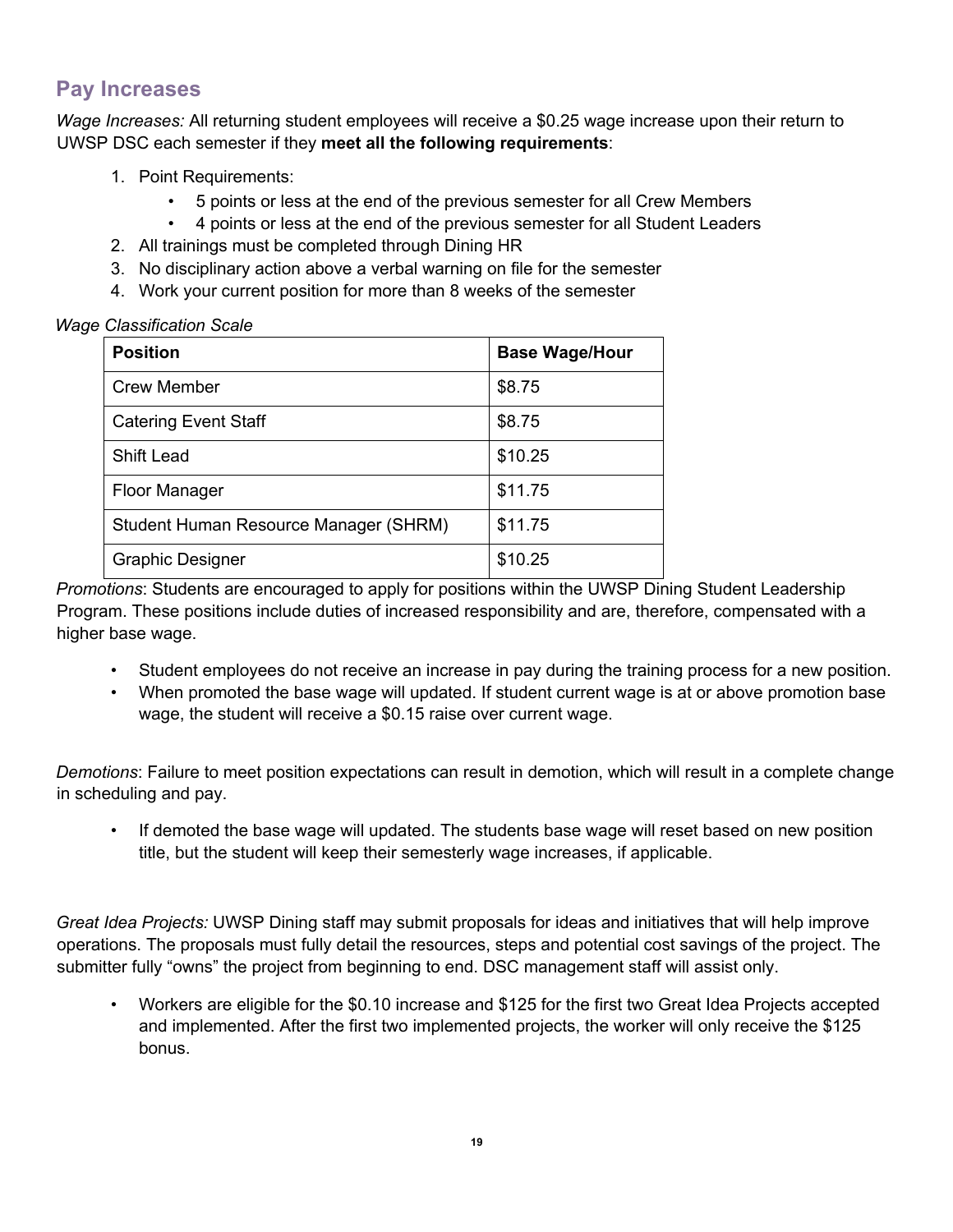# **On the Job Training**

On the job training is used in all areas of the UWSP Dining. This form of training requires Student Leaders and Full-Time Staff give extra attention (such as instruction or constructive criticism) to the new employee when needed. If student employees would like additional training, they should contact a Floor Manager.

*Reporting to Shifts:* Student employees are responsible for showing up to their shifts at the designated start time and leaving their shifts at the designated end time.

• If an employee fails to report to their shift on time, they will receive points for arriving late. If the student employee leaves their shift early without approval from the management staff, they will also receive points. If the student employee has a conflict with the start or end time of their shift, they must speak to a unit manager about the possibility of adjusting their shift hours.

*Leaving Early/Staying Late:* Student employees will not be able to sign in to work early or stay late unless approved by management staff (Floor Managers or Unit Managers).

• It is the student employee's responsibility to ensure that a manager has noted on the schedule if the employee's hours differed from their scheduled hours. If the change in scheduled hours is not approved by management, it will count as a falsification of hours when entered in PeopleSoft

#### **Uniform Replacement**

Should you lose any part of you uniform you will be charged for the cost of replacing that item. The charges must be paid upon receipt. The costs are as follows:

- Shirt \$7.00 (XXL and up is \$8.50)
- Hat \$3.00
- ID Badge \$7.00 (Notify the *Dining Human Resources* staff ASAP about lost badge.)

## **Staff Dawg Dollar Incentives**

*Benefits:* Dawg Dollars will be distributed every pay period, on pay day. Refer to the Payroll Card for specific dates. Dawg Dollars will be prorated at end of each semester.

Student employees will receive weekly incentives if they **meet all the following requirements**:

- 1. Point Requirements:
	- 5 points or less at the end of the previous pay period for all Crew Members
	- 4 points or less at the end of the previous pay period for all Student Leaders
- 2. Hours must be submitted on timesheet by 2 p.m. on Sunday
	- If you have access to your timesheet but choose to fill out a Temporary Timesheet you will not receive that week's incentives.
- 3. Weekend hours:
	- Must have worked the minimum 4 hours per pay period of weekend hours
	- Weekend shifts include:
		- $\circ$  Friday closing shifts (cafes not included), any shifts on Saturday A/B, any shifts on Sunday A/B

*Dawg Dollar Distribution:* 

| ີ                                  |                                      |                                        |
|------------------------------------|--------------------------------------|----------------------------------------|
| <b>Hours Worked per Pay Period</b> | Dawg Dollars Received per Pay Period | <b>Total Dawg Dollars per Semester</b> |
| $10-19$ hours                      | 15                                   | 120                                    |
| 20-29 hours                        | 25                                   | 200                                    |
| 30-39 hours                        | 35                                   | 280                                    |
| 40-49 hours                        | 45                                   | 360                                    |
| 50+ hours                          | 55                                   | 440                                    |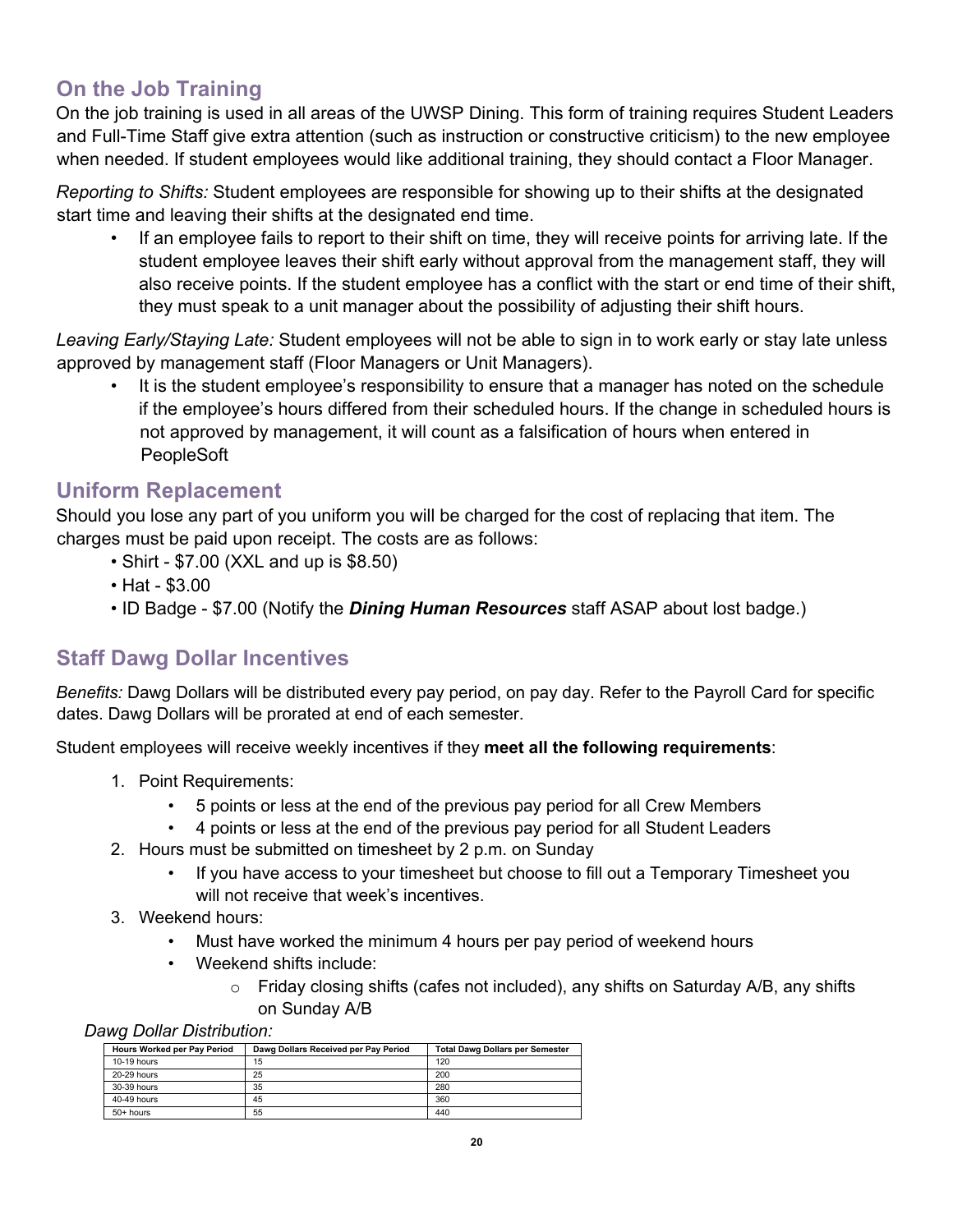# **Policies**

**Employment** 

Probation Policy

Nepotism Policy

Consensual Relationship Policy

Employee Grievance Procedure

Resigning from your Position

Graduating Employees

Affordable Care Act (ACA)

Mandatory Trainings

Call-in Numbers

Time Off

Requesting Time Off

MA Form Policy

Academic Events

Excusal from Fall/Spring Orientation

Funeral Leave

Military Leave of Absence

Workplace Injuries

Point System

#### Point Values

Point Removal (PR) Policy

Leaving Your Workstation

Break Periods

Electronic Devices

Food Safety and Sanitation

Leave of Absence

Grievance Procedure

Jury Duty

Returning from ALL Other Leave (Longer than a Semester)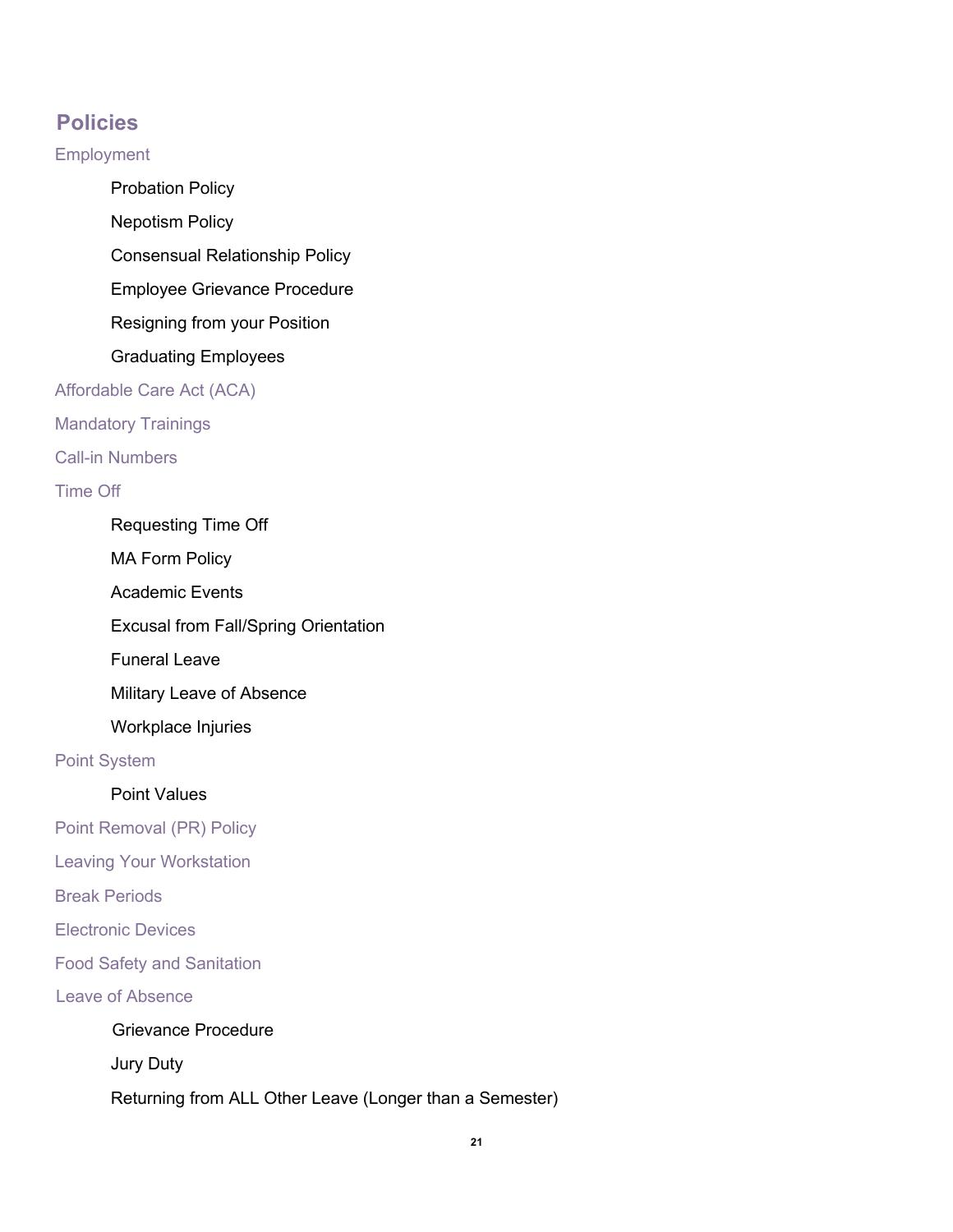# **Employment Policies**

*Probation Policy:* The UWSP Dining and Summer Conferences employment program enforces a probationary period upon employment. The period exists for the first eight weeks worked by an employee or the first eight weeks for a newly promoted position. After the probationary period is complete, a manager should arrange to meet with the student and discuss the probationary term evaluation.

A probationary period may be extended if the unit manager feels it is appropriate. During this period, both parties reserve the right to demote/terminate employment without penalty or explanation.

*Nepotism Policy:* Two members of the same family may be employed by UWSP DSC at the same time and they may work in the same department. In order to prevent a conflict of interest, related (including engaged) persons may not participate in decisions determining probation, hiring, or raises for each other. At any level, employees shall not be present in any meetings devoted to discussing such matters. When two related persons are employed in the same department, and one is the manager, another person or a committee shall be designated to perform the functions of the supervisor.

*Consensual Relationship Policy:* Employees in DSC follow the UW System policy regarding consensual relationships. A consensual relationship refers to any relationship, either past or present, which is romantic, physically intimate, or sexual in nature. The policy outlines expectations with respect to consensual romantic or sexual relationships in which the parties appear to have consented, but where there is a definite power differential between the parties.

When a conflict of interest exists, or may exist, in the context of a consensual romantic and/or sexual relationship, the individual with the power or status advantage (such as a Unit Manager or Student Leader) must immediately notify their immediate manager. The immediate manager is responsible for deciding to eliminate or mitigate a conflict where consequences might prove detrimental to the university or to either party in the relationship. The supervisor or university official who receives the report shall treat the information sensitively.

Violations of the policy may result in disciplinary action. Further information can be found in the UW System Gen 8 – Consensual Relationships Policy and Regent Policy Document 14-8:

- https://www.wisconsin.edu/ohrwd/download/policies/ops/gen8.pdf
- https://www.wisconsin.edu/regents/policies/consensual-relationships/

*Employee Grievance Procedure:* When you have a complaint or a suggestion for your area or DSC, please discuss it first with a Floor Manager. If you do not receive a satisfactory response, contact the Unit Manager. The next level of appeal is our Training Officer, then to the Director of Dining. They will follow up on your complaint or suggestion until everyone has received a satisfactory response.

*Resigning from Your Position:* To resign from your position Dining Human Resources either by email or in writing. If you wish to be in good standing and receive a professional reference with UWSP Dining and Summer Conferences after your departure, you must also fill out a two-week notice form, two weeks prior to the last scheduled shift. If you call-in during your final two weeks and do not have adequate documentation to excuse your absence, we will consider this termination. Employees are required to return DSC issued polos and badge at the end of employment.

Graduating Employees: Employees who are graduating should request an Exit Survey from Dining Human Resources no later than four weeks prior to leaving. Once the form is filled out, it should be returned to Dining Human Resources to be placed in the employee's personnel folder. Employment will discontinue at the close of the employee's final academic semester. Employees are required to return DSC-issued polo shirts and badge at end of employment.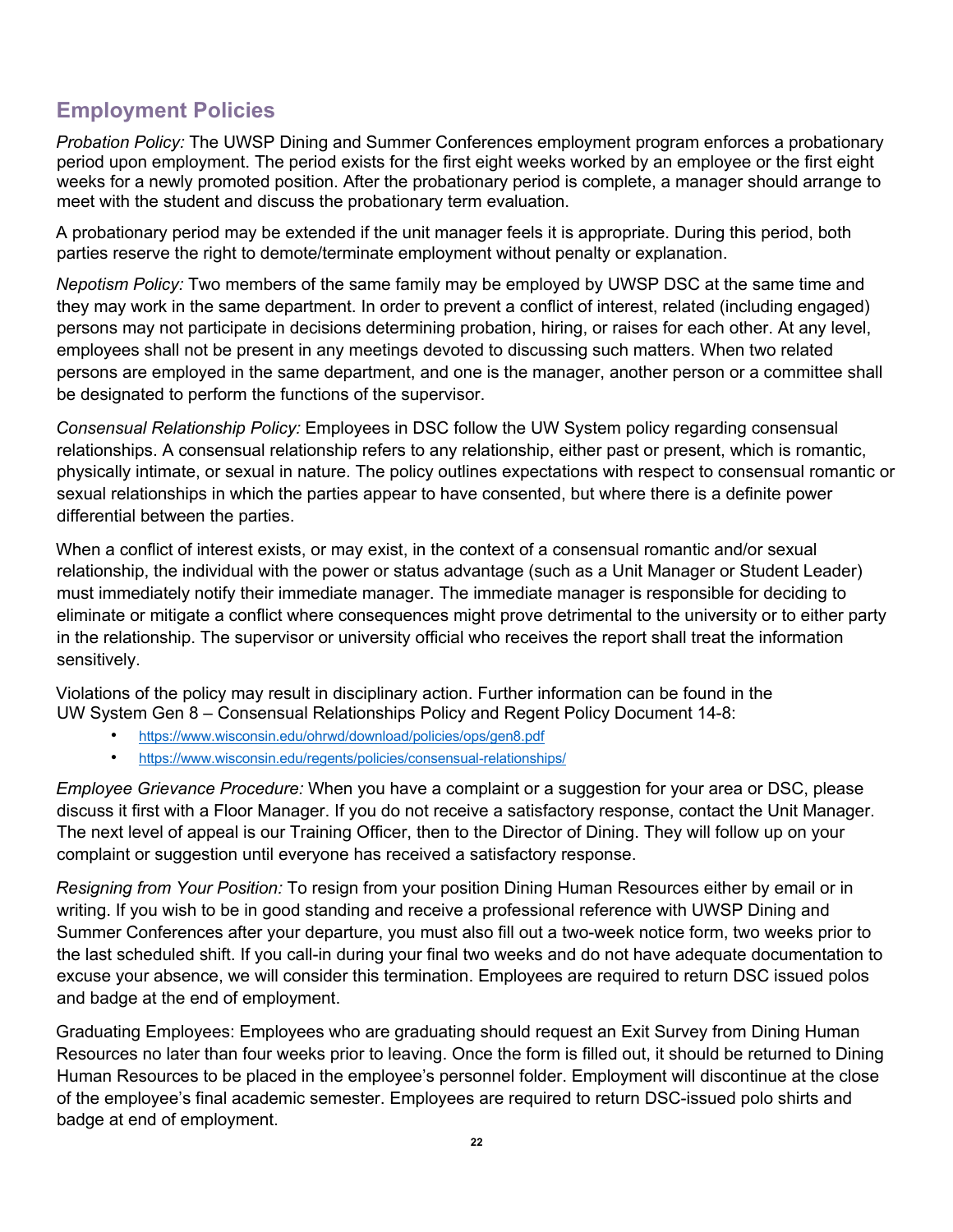# **Affordable Care Act (ACA) Policy**

The UW System Student Employment Policy (GEN 20) outlines the University of Wisconsin System (UWS) provisions specific to student employment and provides guidance to university departments in complying with the Patient Protection and Affordable Care Act of 2010 (ACA) as they relate to student employment. Preview the policy at: http://www.wisconsin.edu/ohrwd/ download/policies/ops/gen20.pdf

- Student employees cannot work more than 25 combined working hours per week for campus student employment during instructional weeks. International Students may not work more than 20 combined working hours per week during instructional weeks.
- It is the student employee's responsibility not to exceed the limit among all campus jobs combined, including those paid by lump sum.
- Student employees must report hours worked after every shift to help ensure accurate monitoring and compliance.
- If the student employee has any questions about the statement or university policies, they must ask the DSC SHRMs, or the UWSP office of Human Resources for assistance.
- Failure to comply with above policies will result in the following disciplinary action: If a student employee is found to have gone over the maximum of 25 hours in a week, they will receive a written warning for the first offense. If a student employee is found to have gone over the maximum of 25 hours in a week a second time, they will be dismissed from employment with DSC.

# **Mandatory Training**

All UWSP Dining and Summer Conference employees are required to complete the following trainings within their first two weeks of employment.

The first set of trainings include:

- New Crew Member Handbook; Cash Handling; Point to Food Safety; Data Security; Harassment & Discrimination; EO 54 Mandated Reporter
- Returning Crew Member Handbook; Cash Handling; Point to Food Safety; Refresher Data Security; Slips, Trips, & Falls
- Shift Lead, Floor Manager, & SHRM Handbook; Cash Handling; Point to Food Safety; Refresher Data Security; Slips, Trips, & Falls; Bloodborne Pathogens; Fire Safety; SafeZone
- Other trainings as assigned The second set of trainings includes:
- Information Technology
- Sexual Harassment in the Workplace

Both trainings are online through a program called Lawroom. You will receive an email with links to set up your account in Lawroom and complete this within two weeks of receipt of email.

Upon completion or each training, employees are required to email Training Officer at Iforce@uwsp.edu to be paid for one hour of work on their next paycheck.

Please keep in mind that these hours cannot be used to go over the federally regulated maximum student hours of 20 hours per week for international student employees and 25 hours per week for US citizens. If you are already working the maximum number of hours per week you will need to reduce the number of hours you are working on the floor in order to complete these trainings while still adhering to the regulations. Please contact your location manager to discuss where your hours can be reduced in order to complete the training.

Failure to complete these trainings in a timely manner may result in disciplinary action.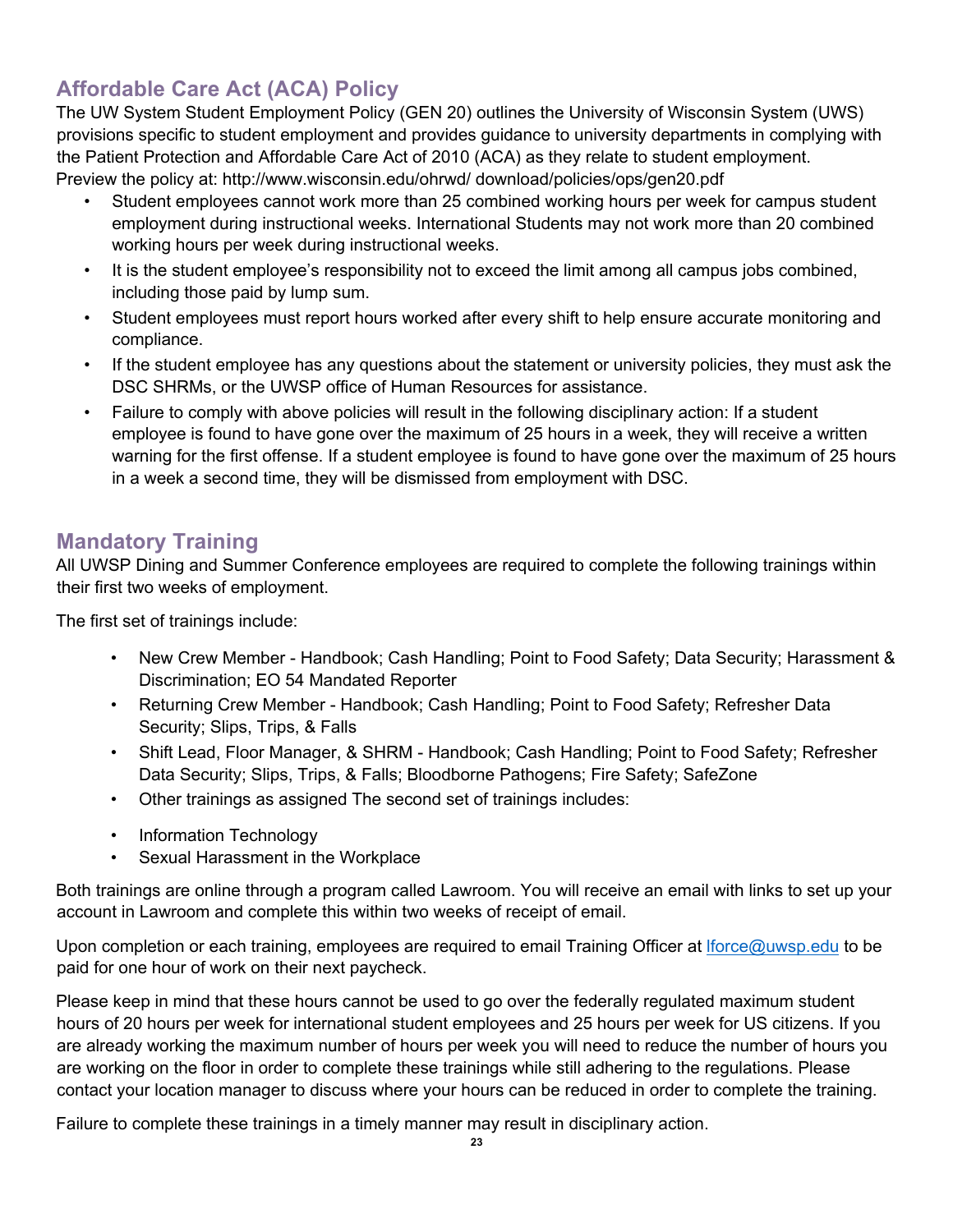# **Calling in to Work**

If you are unable to attend your scheduled shift, you must call ahead. Sending an email is considered improper call-in procedure. If an improper call-in procedure occurs, a Dining Human Resources staff member will go over the correct call-in procedure with the employee and points may be received.

| <b>All Dining Locations</b> | 715-346-2610                 |
|-----------------------------|------------------------------|
| Catering                    | 715-340-8727 or 715-340-7695 |

# **Time Off**

To request off for a shift, employees must first try to find someone of the same position to cover their shift via the Mutual Agreement (MA) forms.

#### *MA Form Policy*

- If an employee posts a MA form, they are required to pick up a MA form from the location where they posted the MA.
- In the event an employee posts a MA form and returns to find that the slip is gone, they are required to check with a manager to make sure the shift was officially picked up by another employee. Lost/missing MA forms do not excuse employees from their shifts.
- If an employee wants to pick up a shift, they must get the MA signed by a manager to be officially recognized as a mutual agreement to change shifts. If an employee agrees to take a shift via the MA form and gets the proper signatures, the shift is their responsibility from that point forward.
- Do NOT take a MA form out of the building. Only take a MA form off the board if you intend on immediately getting it signed by a Unit Manager. All MA slips must be turned into the Unit Manager once an employee agrees to pick up the shift.
- If nobody agrees to take the MA shift, the employee is still responsible for that shift unless they get it officially excused by a Unit Manager. To get the shift excused by a Unit Manager, they must show that they have tried to find somebody to cover for them, and they must have a valid reason to be excused. It is up to the Unit Manager's discretion if they choose to excuse an employee.
- If an employee posts a MA or requests for excessive substitutions for the same shift during the semester, the student leaders in the location must notify *Dining Human Resources* about the issue. *Dining HR staff will investigate the excessive substitutions.*

*Academic Events:* MA forms MUST be filled out for academic events (i.e: field trip or mandatory meeting) before the academic event. If nobody takes the shift, the employee must ask the Unit Manager to be excused. Bringing an academic note after receiving points for an academic event will result in removal of all of the points.

*Excusal from Fall and Spring Orientation:* Employees who will be absent from orientation must inform the Dining HR Office. Failure to notify will result in FOUR attendance points for missing orientation. Student leaders must request an excused absence from their location manager.

*Workplace Injuries:* A student employee who is injured at work must immediately inform a Unit Manager of the injury. The Injury Report Form should be completed within 24 hours. A First Aid Kit is in each location. Learn where it is located before an injury occurs. It is every employee's job to keep the work- place safe by following safety regulations.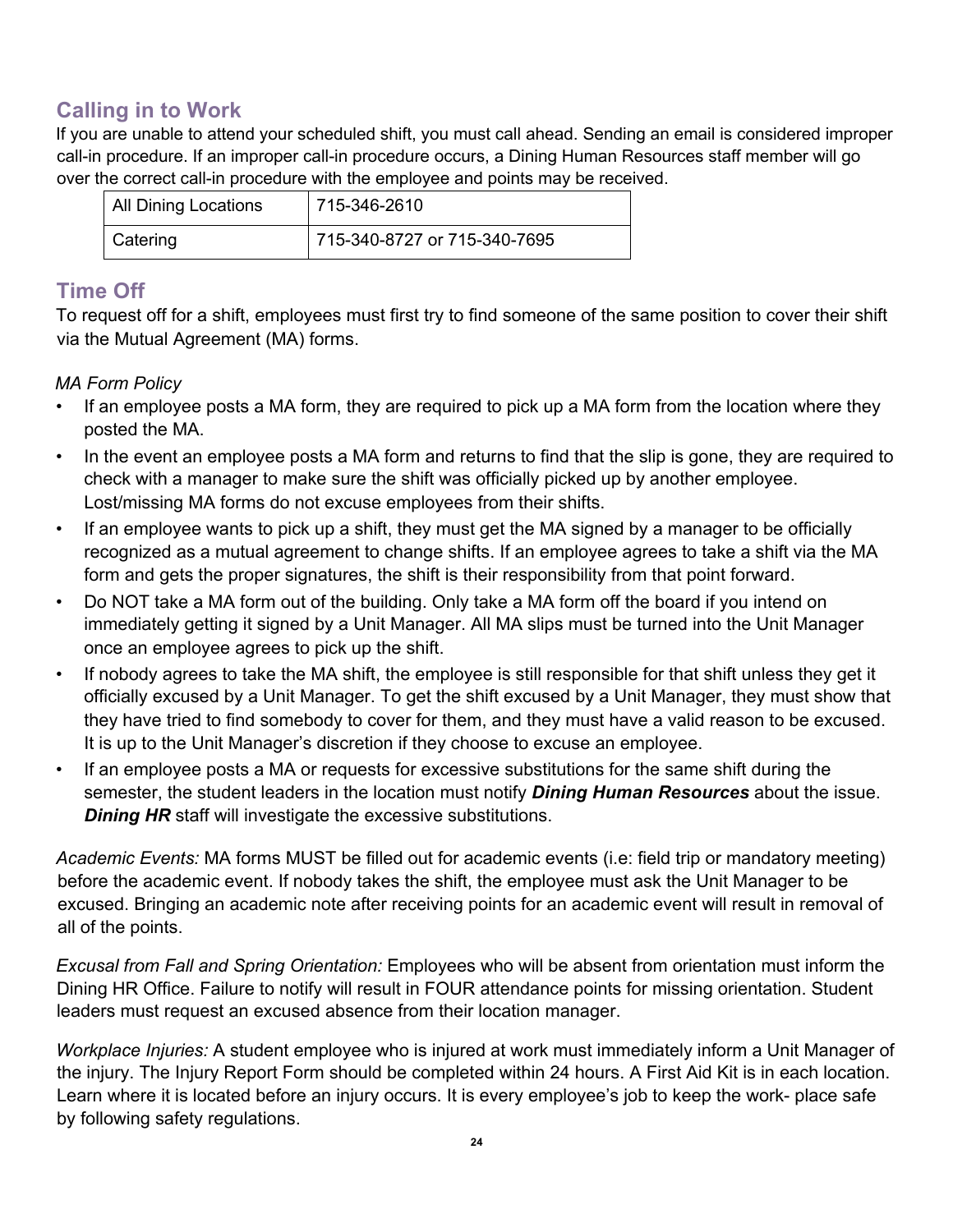# **Points System**

For disciplinary procedures relating to attendance, UWSP Dining uses a points system. If a student employee acquires 10 points within the academic year, they will be terminated. If a student leader acquires 8 points within the academic year, they will be terminated. If an employee acquires the maximum amount of points, they will no longer be able to attend their respective shifts and must speak with the appropriate SHRM.

| Point Values: |  |
|---------------|--|
|               |  |

| Late $<$ 30 minutes                                      | 1 point  |
|----------------------------------------------------------|----------|
| 30+ minutes - half of shift late                         | 2 points |
| Half of a shift or more late                             | 3 points |
| Call-in 2+ hours prior to shift                          | 1 point  |
| Call-in 1-2 hours prior to shift                         | 2 points |
| Call in $\leq 1$ hour prior to shift and/or during shift | 3 points |
| No Call No Show (NCNS)                                   | 4 points |
| <b>Missed Mandatory Meetings</b>                         | 1 point  |

- Employees are permitted two family emergencies per academic year without
- documentation. After two family emergencies, documentation may be requested by DSC management and points may accumulate.
- Points can be excused for a call-in if the employee brings in a signed and dated professor's or doctor's note to Dining Human Resources within two business days of the call-in. The dates on the note/work excuse must reflect the dates of the call-ins. Points will not be excused if the note includes incorrect dates. Points will not be removed from call-ins if notes are returned more than two business days after the call-in.
- If going to Student Health Service on campus (Delzell Hall), the student employee must ask for a note saying they were seen on said day and have it signed by the nurse or doctor. All notes turned in to Dining Human Resources must have the employee's name recorded on the note.
- If you call-in to two locations in the same day, you will receive points from the call-in that had the most amount of points.
- If a NCNS occurs and a student brings in a note, points will be reduced to two points. Points are reduced and not removed because the employee did not follow the proper call-in
- procedure.
- If an employee has two consecutive shifts and NCNSs, then 4 points will be assigned. If an employee has two nonconsecutive shifts and NCNSs, then 8 points will be assigned.
- Pending the Unit Manager's discretion, students may receive points for leaving a shift early.

Students are fully responsible for understanding the attendance point system. Student employees will be notified via their UWSP email when they receive points. Employees can verify attendance points by checking with a Student Human Resources Manager.

*During Summer Break*: Summer employee point logs run from summer orientation until fall orientation. During the summer session, if a student summer employee acquires 8 points, they will be terminated. The point values for the academic year are the same for the summer session.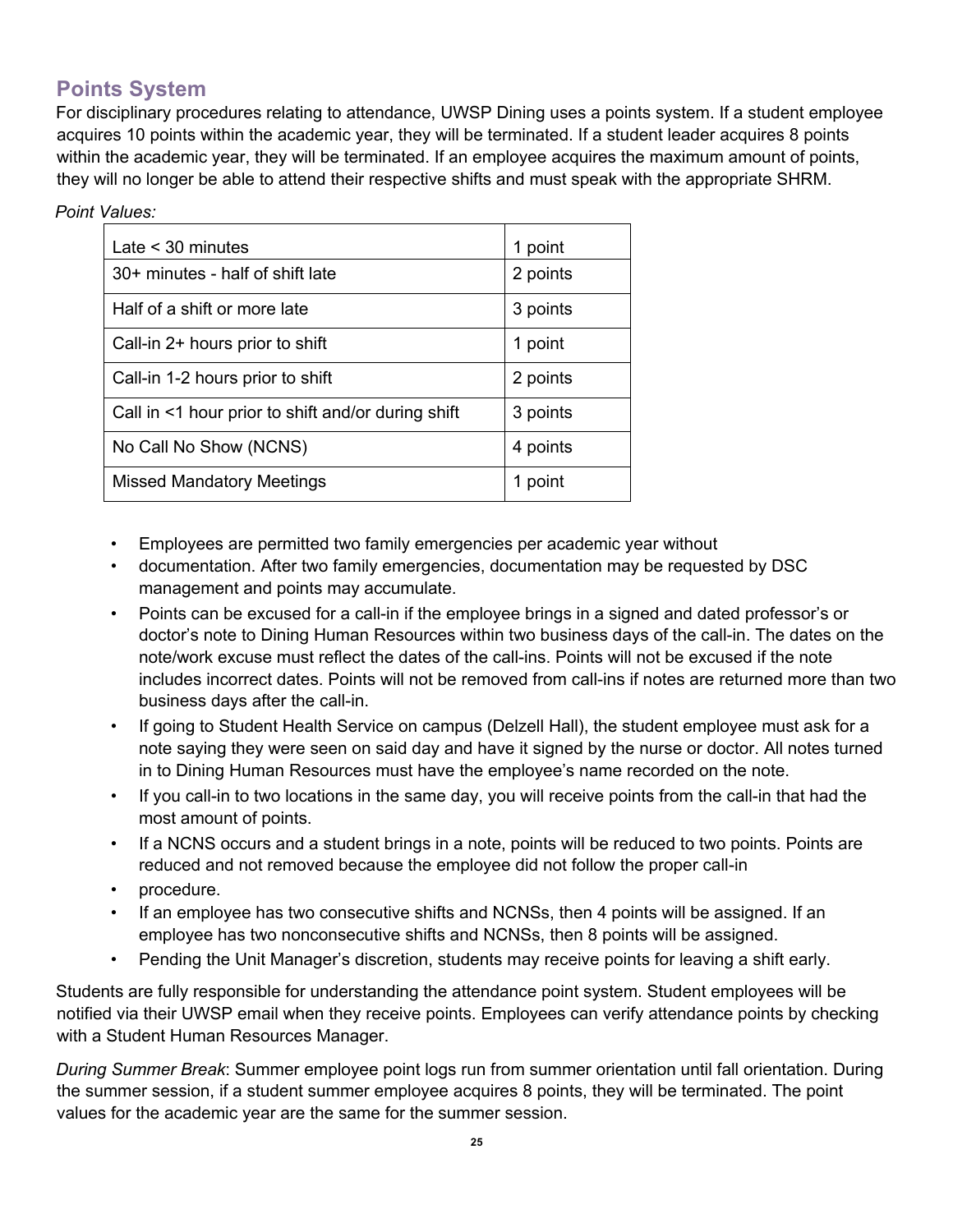# **Point Removal (PR) Policy**

To continue to receive incentives, such as raises and Dawg Dollars, students can pick up shifts to remove points. There are two options available:

- **Option A:** Employee picks up and works a yellow/orange open shift from one of the DSC locations. (2 hour shift minimum)
- **Option B:** Employee picks up and works an MA from one of the DSC locations. (2-hour min.) *Note: Once you pick up the shift, it is your shift. Points will be acquired if you miss that new shift.*

#### *Tracking:*

- 1. SHRM/ Unit Manager can assist in finding a shift
- 2. Unit managers will sign off once shift is covered
- 3. SHRM will note in discussion log and remove points
- 4. Points Removed- 1 point earned per shift picked up (minimum 2 hours)

*Starting the Spring 2021 semester, student employees will have more restrictions placed on them for calling in on weekends. These days include Friday closing shifts (cafes not included), Saturday A/B, and Sunday A/B.* 

#### *Example:*

- 1. Student employees will receive points as usual for calling in for any shift that they were scheduled for; however, if they want to make up those points via PR's, they will have to make up the hours on certain days of the week
	- Any student employee that calls in on a weekday (Monday-Friday) can make up the hours to remove points on any day of the week as usual
	- Any student that calls in on a weekend (Friday closing shift, Saturday A/B, or Sunday A/B) will only be able to remove points for these call in's by making up the hours on another weekend.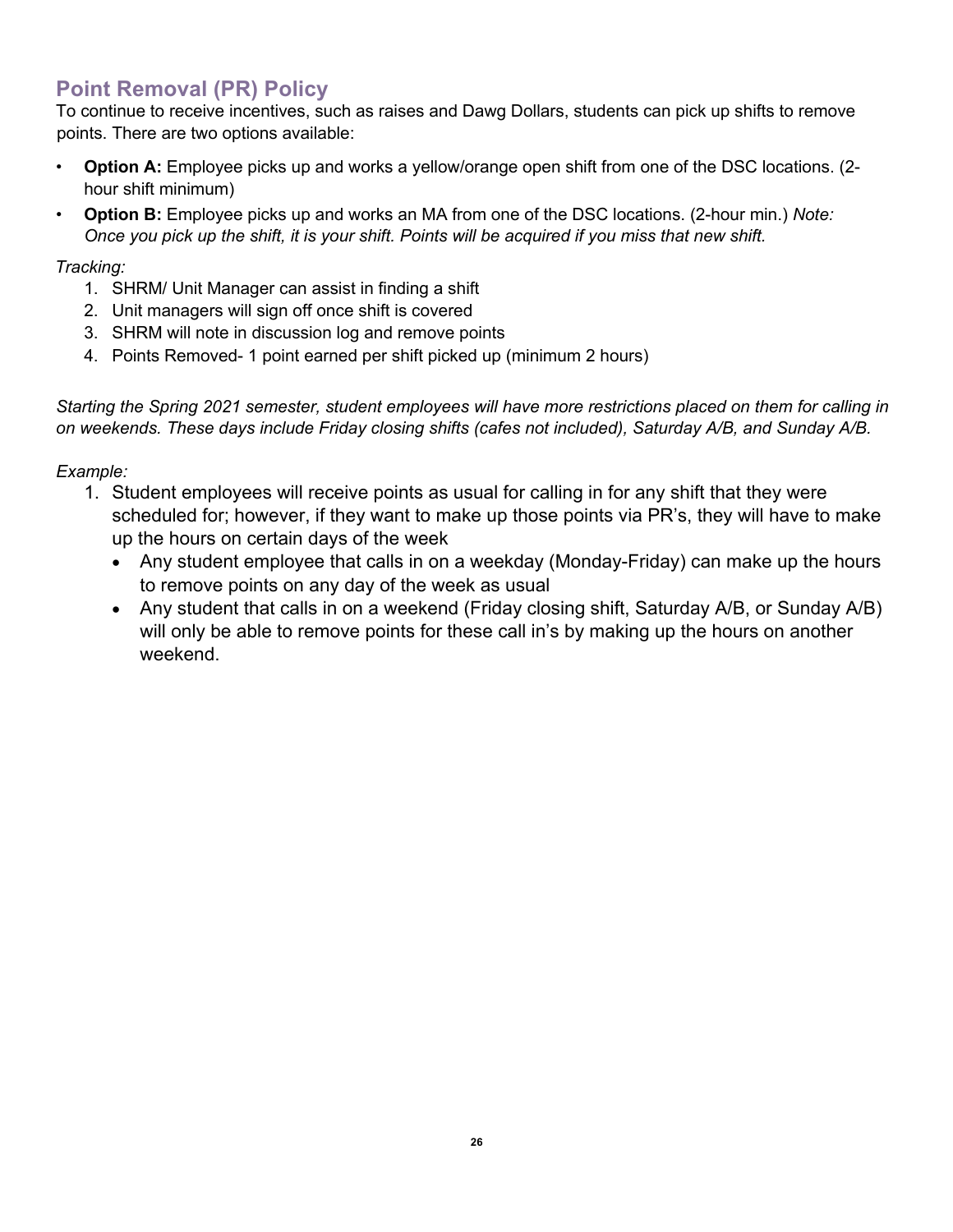# **Leaving Your Workstation**

You are expected to inform your Floor Manager, Culinary Staff or Unit Manager if you must leave your workstation. During your shift you can make or receive emergency telephone calls (after notifying your manager). All other telephone calls or personal business (i.e., feeding the parking meter and smoke breaks) must take place during authorized break(s). Smoke breaks must not occur during meal service periods and must take place off campus. UWSP is a smoke-free campus.

# **Break Periods**

Students who work six consecutive hours will be eligible for one 15- minute, paid break (optional). Students who work seven or more consecutive hours must take one 30-minute, unpaid break. Meals are not provided; students must pay for their meal. If employees take a break during their shift, they must get permission from their unit manager first and log the correct time in PeopleSoft.

*During Break Periods: (Summer, Winter, Spring)* Most employees are working full-time, meals will be provided during work hours. For training and orientation sessions, meals will be provided. Any findings of abuse of this policy will result in disciplinary action up to termination.

## **Electronic Devices**

All personal electronic devices (including phones, headphones, etc.) must be turned off and put away during working hours. You may provide your location's telephone number to your family if an emergency arises.

# **Food Safety & Sanitation**

- Employees must adhere to all sanitation guidelines as authorized by the City of Stevens Point
- Logs and other documentation must be taken and maintained.
- There will be no eating in any food preparation or service areas.
- Drinks must be in containers with lids.
- Gloves must be worn when handling all ready-to-eat and potentially hazardous foods.
- Gloves must also be worn when handling or stocking dishware.
- Proper hygiene must be strictly adhered to when using restrooms aprons must be removed prior to entering and changed before returning the shift.
- Point to Food Safety must be completed within the first semester of hire and renewed annually. An exception will be made if an employee is hired within the last month of the semester. Employees must score at least an 80% or higher on their Point to Food Safety exam or they will need to retake it at their eight-week probationary evaluation with a Floor Manager.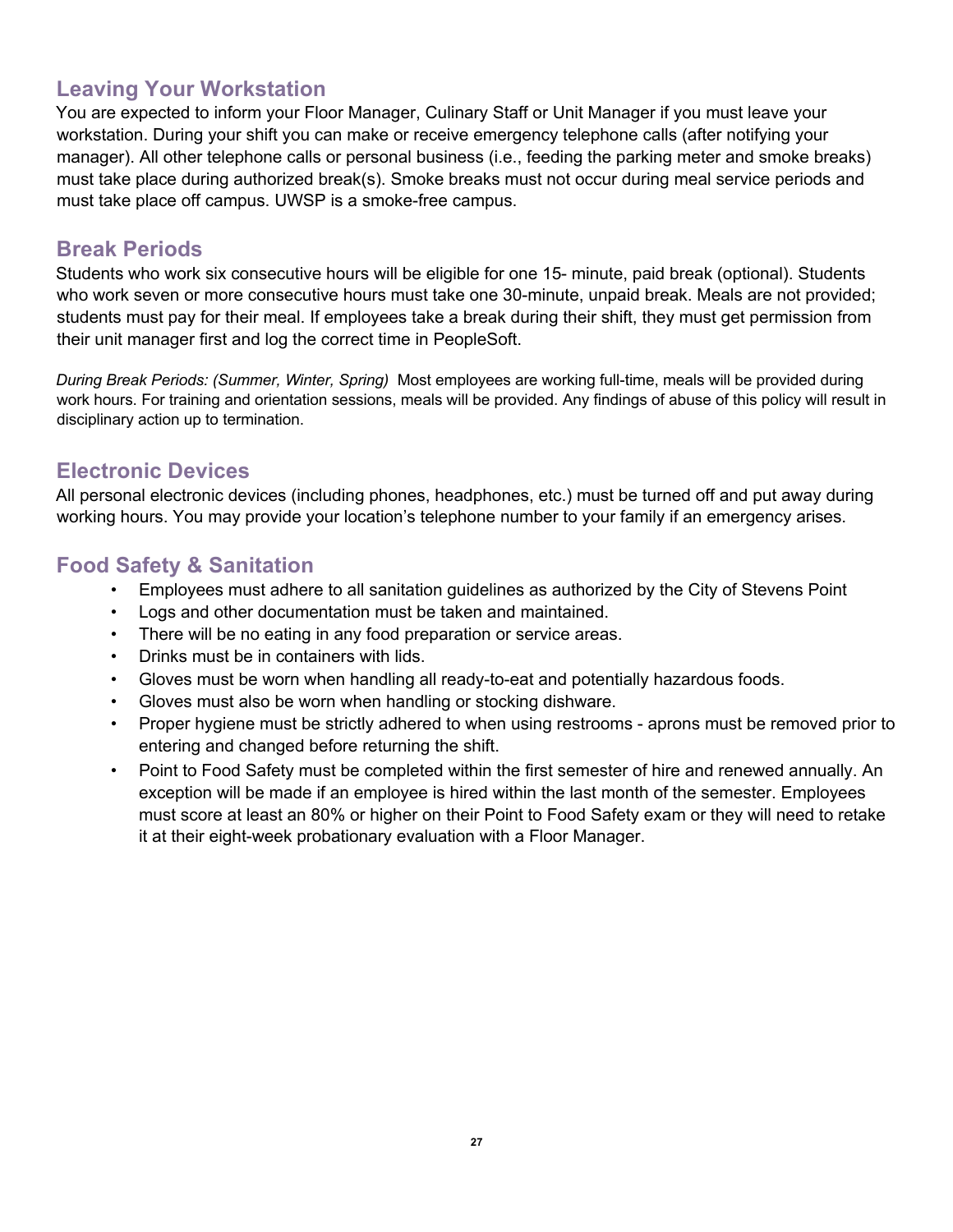# **Leave of Absence**

Leave of absence may be available to students employed with DSC. To qualify for a leave of absence, the employee must meet the following requirements:

- Must be in good standing with DSC for at least one semester.
- Must be in good academic standing (cumulative and semester GPAs of 2.0 or better). The leave of absence may not be utilized if the student has left DSC employment for the reason of unsatisfactory academic performance.
- Must give an approximate date of return at time of application for leave of absence.
- If the employee meets the requirements, he or she must submit a completed leave of
- absence form (this can be obtained from the *Dining Human Resources* staff or on the DSC website). The unit manager must approve or deny the request. After the unit manager
- approves the request, the form must be taken to *Dining Human Resources*.
- Employees wishing to extend their leave must submit a written request at least one month before their previously estimated return date. Approval or denial of leave extensions will be given in writing.
- The decision to grant a leave of absence is the responsibility of the unit manager. There may be circumstances when the leave of absence is not granted. It is important to remember that a leave of absence is not automatically granted - it is a privilege. The employee can appeal the decision of a leave of absence request denial.
- If the employee does not return by the return date requested, they will be terminated.

*Grievance Procedure:* The employee decides to appeal the decision to a Unit Manager, the first appeal would be to the Director of Dining. If granted, all elements of the leave of absence apply.

*Funeral Leave:* Student employees are automatically granted a funeral leave for immediate family members. All employees are granted the leave without compensation. The supervisor may also grant funeral leave for extended family members and close friends. Funeral leave will be granted to students so long as the student returns to work within a reasonable time. The standard time allowed off is 3 days for in state and 5 days for out or state arrangements.

*Military Leave of Absence:* At DSC we recognize that student employees are actively involved with the U.S. Military National Guard and Reserves. If an employee should be called to active duty, a leave of absence may be granted for longer than a semester. The employee must still go through the regular procedure for a leave of absence request and give an approximate date of their return.

*Returning from All Other Leave (Longer than a semester):* A DSC student employee who leaves the employment program longer than a semester due to other circumstances (i.e. two semesters of academic probation, taking a year off of school) and wants to return to the program will be considered a new employee. The student may be required to reapply and go through the interview process. If rehired, the employee will return to the base wage of the previously held position, if they meet all requirements. Approval to rehire an employee without going through the application and interview process must be given by the Training Officer or Unit Manager.

*Jury Duty:* If a student is called to serve jury duty, they will automatically be granted a leave, however, student employees are not compensated for time they spend on jury duty.

**If you need any special accommodations for any reason DSC will be happy to work with you in all ways to try and help you with those needs.**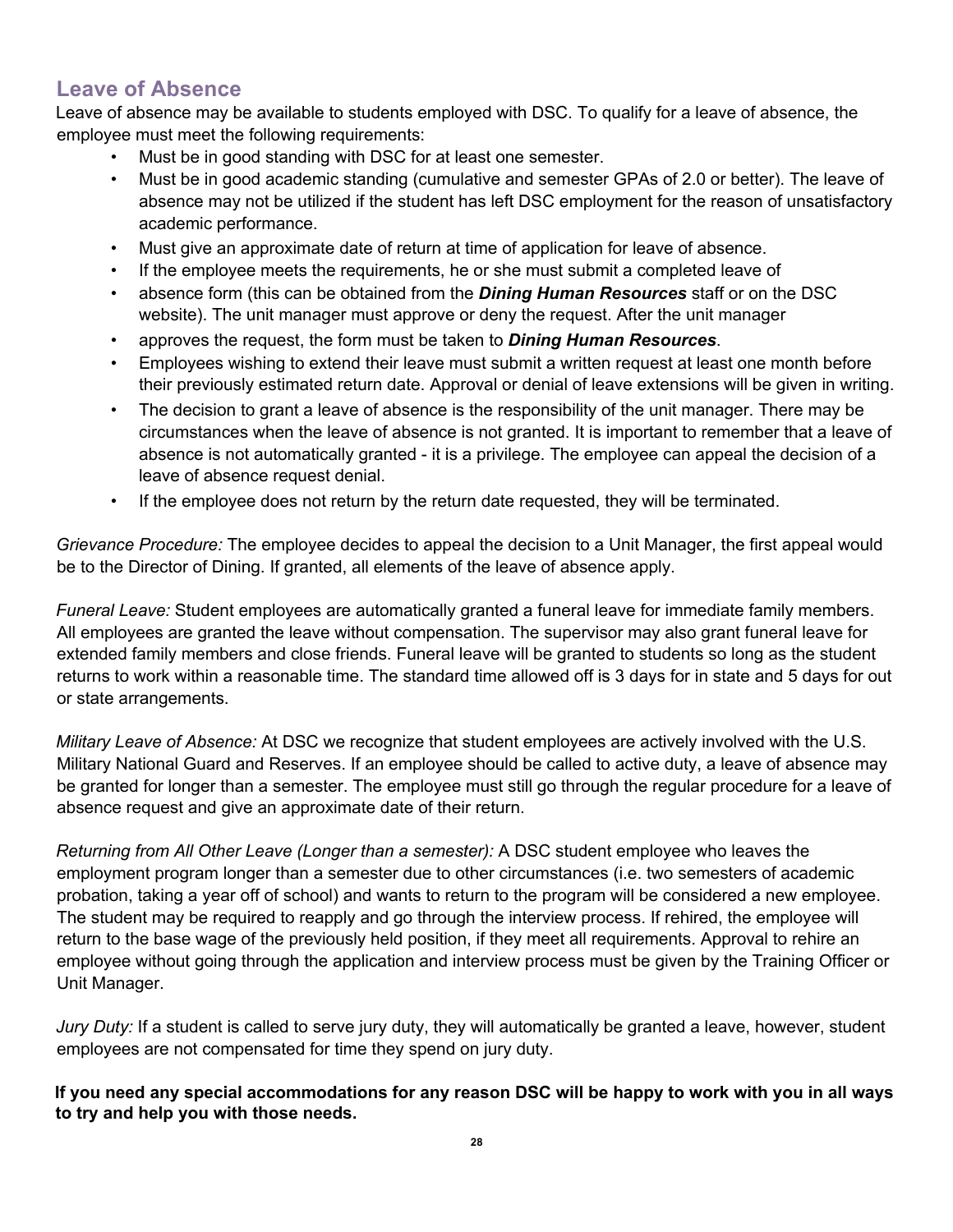## **Disciplinary Procedures**

#### Behavior Requiring Disciplinary Action

General Behaviors Use of Property Personal Behaviors

#### Disciplinary Procedures and Levels

Coach & Counsel Verbal Warnings Written Warnings Discharging Employees Immediate Discharge

#### Dress Code/Appropriate Attire Dress

Code Clothing Guidelines Shoe Guidelines Hair Constraint Guidelines Personal Hygiene and Cleanliness Failure to Comply to Dress Code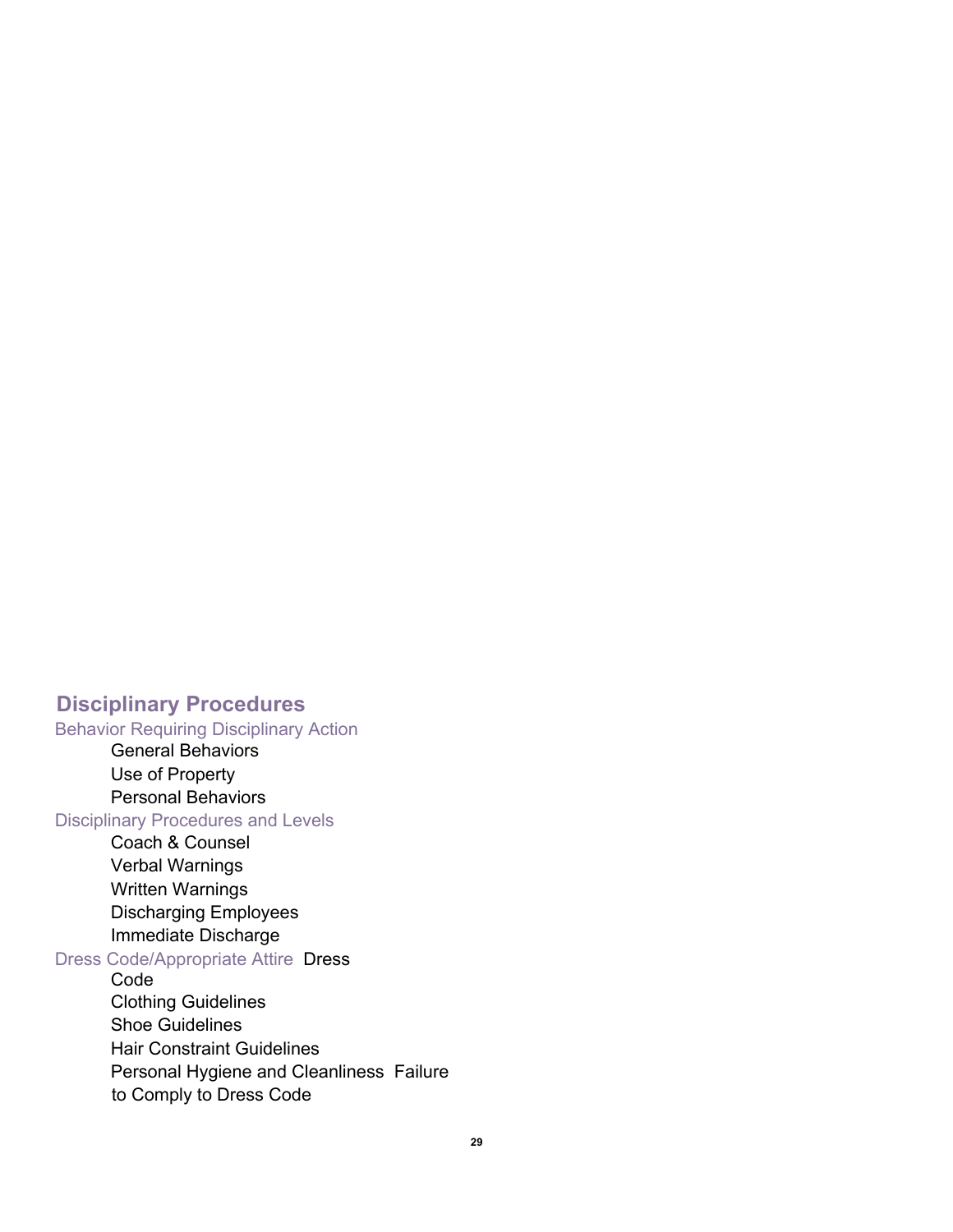# **Behavior Requiring Disciplinary Action**

UWSP Dining and Summer Conference Student Employment Program supports progressive or corrective discipline; this means that disciplinary steps become more severe each time an employee must be disciplined. Except for very serious wrongdoings, an employee is rarely discharged for a first offense. The concept of corrective or progressive discipline holds that an employee be discharged only as a last resort after every possible effort has been made to help that person correct deficiency in performance and/or behavior. Corrective measures may include special instructions, coaching, counseling, verbal warnings, and written warnings. This is not a complete list of behaviors that could result in disciplinary action. Each area may have additional rules for employee performance leading to disciplinary action.

#### *General Behaviors*

- Loafing, loitering, sleeping, or engaging in unauthorized personal business.
- Unauthorized disclosure of confidential information records.
- Falsification of records or giving false information to employees responsible for record keeping by an authorized person.
- Failure to comply with health, safety, dress code, and sanitation requirements, rules and
- regulations.
- Negligence in performance of assigned duties.
- Not following food safety or personal hygiene policy.
- Due to the Affordable Care Act, no student employee can work more than 25 hours per week during instructional weeks for all on-campus positions. If a DSC student employee is found to have worked over 25 hours, they will receive a written warning upon the first offense and will be dismissed from employment with DSC upon the second offense. This 25-hour per week policy is inclusive of all on campus jobs.

#### *Use of Property*

- Unauthorized or improper use of university property or equipment including vehicles, telephone or mail service.
- Unauthorized posting or removal of notices or signs from bulletin boards.
- Unauthorized use, lending, borrowing, or duplication of University Keys.
- Unauthorized entry to University property, including unauthorized entry outside of assigned hours of work or entry to restricted areas.

#### *Personal Behaviors*

- Threatening, attempting, or doing bodily harm to another person.
- Threatening, intimidation, interfering with, or using abusive language towards others.
- Unauthorized possession of weapons.
- Making false or malicious statements concerning other employees, supervisors, students or the university.
- Unauthorized solicitation for any purpose.
- Inappropriate dress or lack of personal hygiene, which adversely affects proper performance of duties or constitutes health or safety hazards.
- Unauthorized/improper use of uniforms, identification cards, badges or permits.
- Failure to exercise good judgment, or being discourteous, in dealing with fellow employees, students or the general public.
- Unless on break, the use of smokeless tobacco or tobacco products in the dining kitchen, food prep area, or during work hours is prohibited.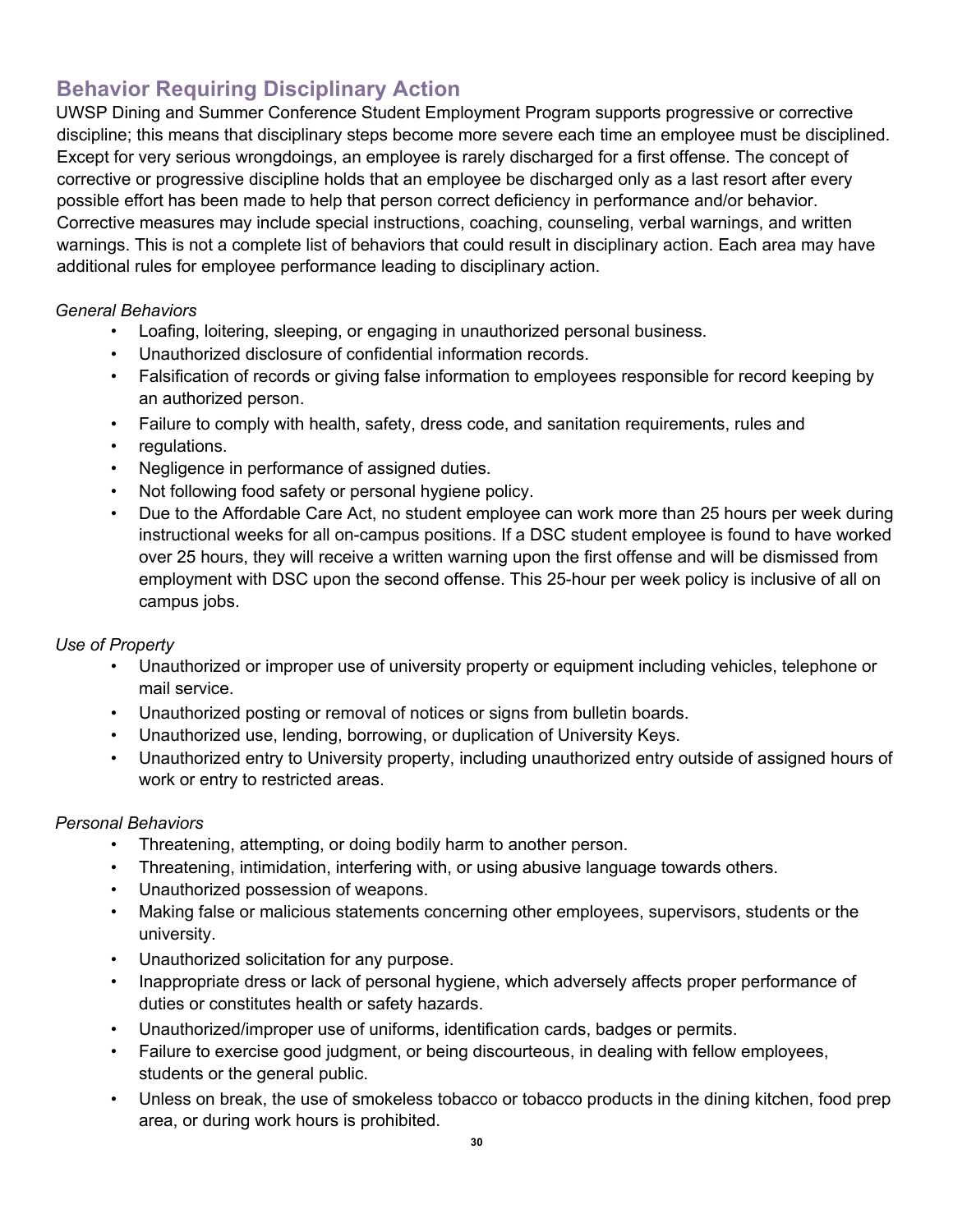# **Disciplinary Procedures and Levels**

DSC uses a progressive disciplinary system with four levels of disciplinary action: Coach & Counsel, Verbal Warning, Written Warning, and Termination. Disciplinary action is used to correct problem behaviors in the workplace. The following information explains these levels in detail. A disciplinary level may be skipped pending the discretion of the unit manager. All levels of disciplinary action require notation in the employees' Discussion Log and can be made available to the employee for viewing upon their request.

*Coach & Counsel (C&C):* The Coach and Counsel is an informal discussion with an employee regarding a specific workplace issue. A C&C needs to be stated as such when presented to the employee. There is no need for paperwork other than notes in the Discussion Log.

*Verbal Warnings:* When an employee fails to maintain standards, a formal verbal warning will be given. All verbal warnings must be stated as such when presented to the employee and will be recorded in the discussion record.

*Written Warnings:* Written warnings are the second formal stage of progressive discipline. A written warning will be the final warning before a discharge is issued. The student manager and unit manager must discuss corrective actions with the student employee. The student employee must sign for the acknowledgment of corrective action and must complete specified plan of correction during the timeline allotted and stated on the corrective action form.

All disciplinary action may be kept active for two consecutive semesters. After two semesters, the terms stated in the disciplinary action are invalid. A copy of all disciplinary action will remain in the employee's personnel file.

*Terminating Employees:* Termination is the most severe administrative employment action that can be taken. It is used when an employee has committed a serious offense or has a record of repeated violations of departmental rules. It is also used to remove employee who cannot perform to the employment standards.

*Immediate Termination:* The following employee actions may result in immediate discharge of the employee:

- Unauthorized possession/removal of University or another person's private property.
- Insubordination, including disobedience, failure or refusal to carry out assignments or instructions.
- Use or possession of illegal drugs or alcohol during work hours.
- Reporting for work under the influence of illegal drugs or alcoholic beverages.
- Supplying false information on employment application or for employment records.
- Blatant falsification of hours on timesheet.
- Abuse or theft of meals.
- Theft of DSC property.
- Low cumulative and/or semester GPA.
- Serious violation of food safety rules or regulations.

#### *Process of Disciplinary Action (DA):*

- 1. Appropriate level of leadership address concerns
- 2. Floor Manager or Training Officer enter DA into Discussion Log
	- a. If Shift Leads handle DA, verbally or via email, they must inform the Floor Manager in full detail to be entered to Discussion Log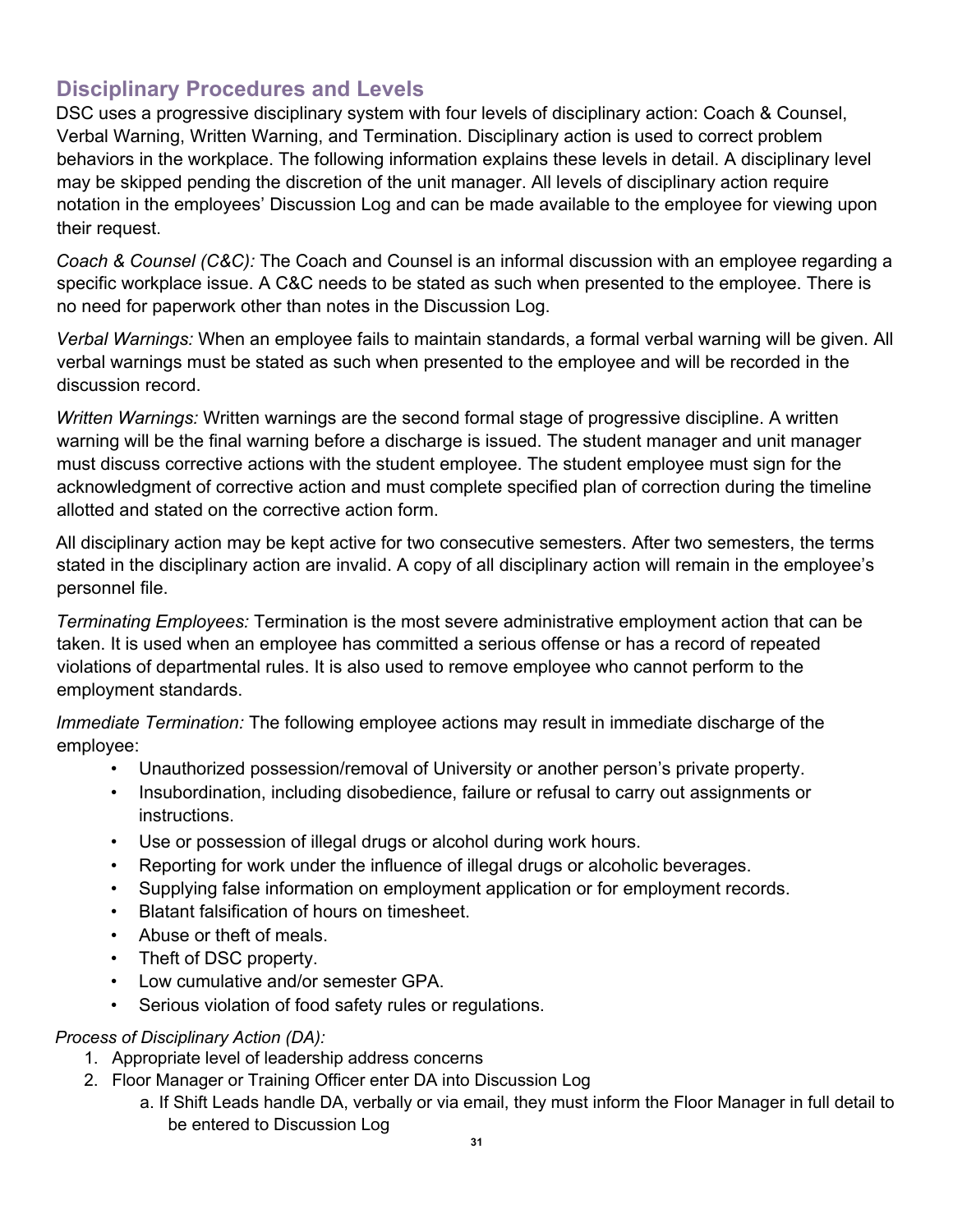# **Dress Code/Appropriate Attire**

An important part of any customer experience is the presentation of our customer service providers, and that is you! The following guidelines are in place to provide a consistent

image to the public we serve. Once employment with DSC has ceased, uniforms, and ID badges MUST BE RETURNED within two weeks.

#### *Basic Proper Uniform Components:*

- DSC issued shirts.
- DSC provided apron or catering uniform as required by position.
- Proper hair control methods (ball cap or hairnet). DSC provided or personal ball caps can be worn. Personal hats cannot contain any drug, sex, alcohol, derogatory references, or political endorsements.
- Ankle length pants that are not tattered, torn, or holey. Jeans, Khakis, or Black Dress Pants are acceptable. *LEGGING OR SWEATPANTS are NOT ACCEPTABLE.*
- Name Tag or Identification Badge (worn on shirt/apron) with photo facing outward.
- Low heel leather, or leather-like shoes are required (refer to shoe guidelines)
- Long sleeve shirts may be worn under polos if needed; shirts must be black, white or gray.

#### *Clothing Guidelines:*

- If clothing does not meet guidelines, employees will be instructed to punch out, go home, and return in clothing that meets uniform guidelines.
- Appropriate DSC dress including location specific shirt/apron/jacket/cap must be worn while working.
- Uniform shirts must always be tucked in or overlapping. No bare midriff, back or undergarments can be exposed during the performance of duties. Pants worn for work must not drag on the floor.
- Unacceptable pants are cutoffs, pajamas, athletic wear-such as wind pants, track pants, sweatpants, leggings, etc. Shorts are not allowed.
- No torn, frayed or ragged clothing allowed.
- No sleeveless or tank tops allowed.
- Neat, clean, wrinkle free clothes required.
- No bulky sweaters or sweat suits that could be unsanitary or unsafe around equipment.
- Employees may not wear any jewelry on their arms or hands except for one plain wedding band. Non-dangling earrings (only studs), short necklaces, and medical emergency necklaces are acceptable. No watches are allowed.
- Food Codes are continually changing, and the most recent Wisconsin Food Code overrules any portion of this handbook.
- Failure to comply with these guidelines may result in disciplinary action.

#### *Shoe Guidelines:*

- Low heel and slip-resistant soles required.
- Socks are also required, as well as leather or leather-like shoes.
- No open-toed shoes, flats, or high heels allowed.
- No Ugg boots
- Shoes should be kept clean and in reasonable condition.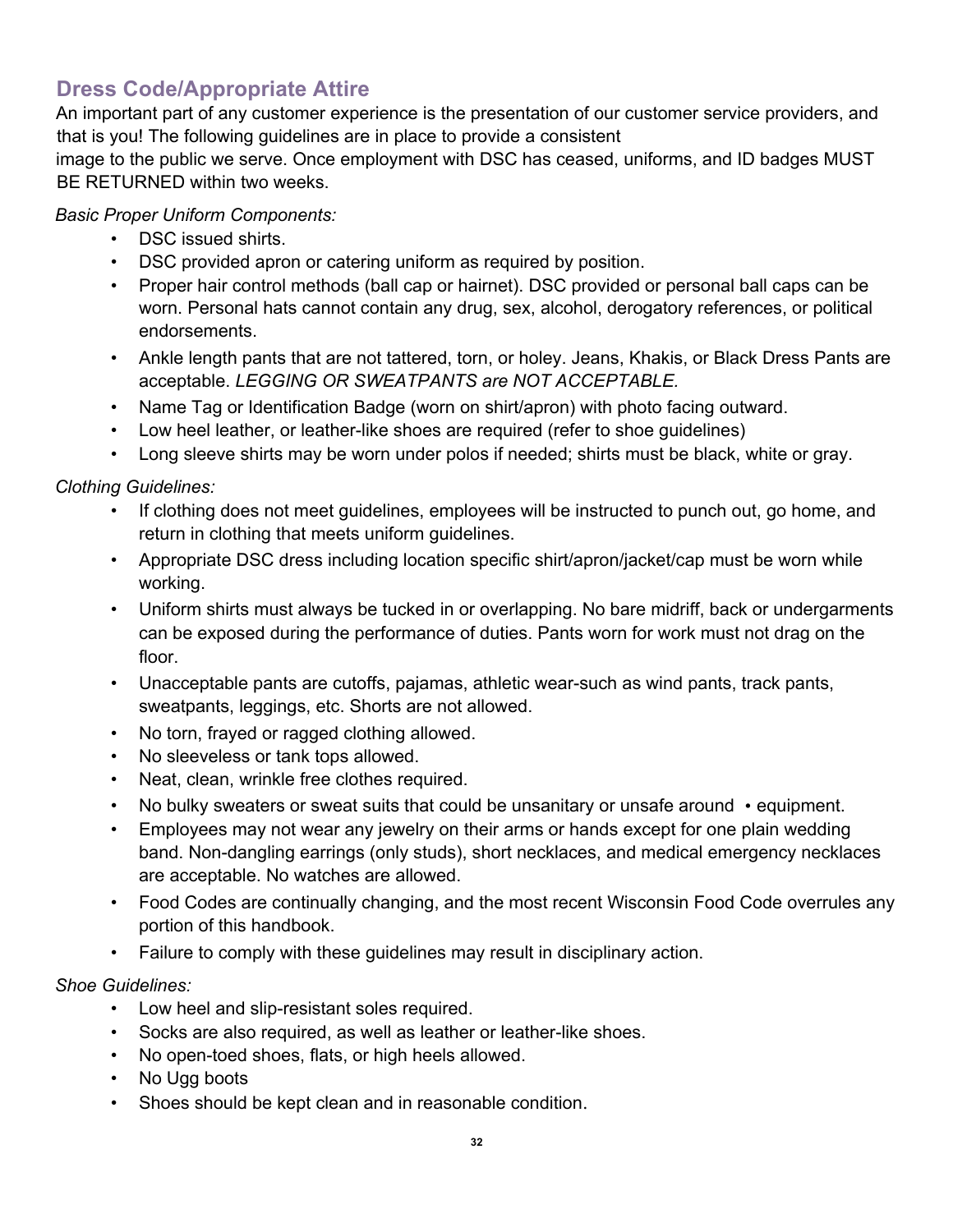# **Dress Code/Appropriate Attire - (continued)**

*Hair Restraint Guidelines:* 

- All hair must be effectively restrained.
- No hair control except approved hair nets or ball caps are acceptable. (Exceptions may be made for medical or religious reasons).
- DSC caps may be worn, for hair control, but all hair must be controlled by the cap (i.e., hair touching collar or loose ends must be pinned up under hat).
- No hair touching shoulders or below the shoulders Ponytails must be put up above the shoulders as well as in a bun [or short ponytail for those with shorter hair.
- Hair must be pulled back off forehead and secured under a hat or hair net; no long sideburns; beards 3/4" or longer in length must be in a beard net if employee is employed in any food contact area.
- If hair cannot be pulled back and is shoulder-length or longer it must be in a hairnet, no hair in front of ears.
- No hat  $=$  hair net, no exceptions
- All infractions will be dealt with on a case-by-case basis

#### *Personal Hygiene & Cleanliness:*

- Employees are required to keep themselves properly groomed, i.e., hair, nails, hands, etc.
- Daily showering or bathing is highly recommended!
- No fingernail polish or false fingernails can be worn while working.
- Fingernails of food handlers are to be kept short and clean.
- No heavy fragrances are permitted.

*\*Do not EVER bite your fingernails.*

#### **Failure to Comply to Dress Code:**

- 1st occurrence Coach and Counsel, note in Discussion Log
- 2nd occurrence Verbal Warning
	- o Have student go get badge (unpaid), note in Discussion Log w/ verbal warning  $\circ$ Lost/Damaged- have student go to Point Office to purchase a new one (\$7.00) before working and return to shift. Note in Discussion Log w/ verbal warning
- 3rd occurrence Written Warning
	- o Have student go get badge (unpaid), note in Discussion Log w/written warning  $\circ$ Lost/Damaged- have student go to Point Office to purchase a new one (\$7.00) before working and return to shift. Note in Discussion Log w/ written warning
- 4th occurrence Termination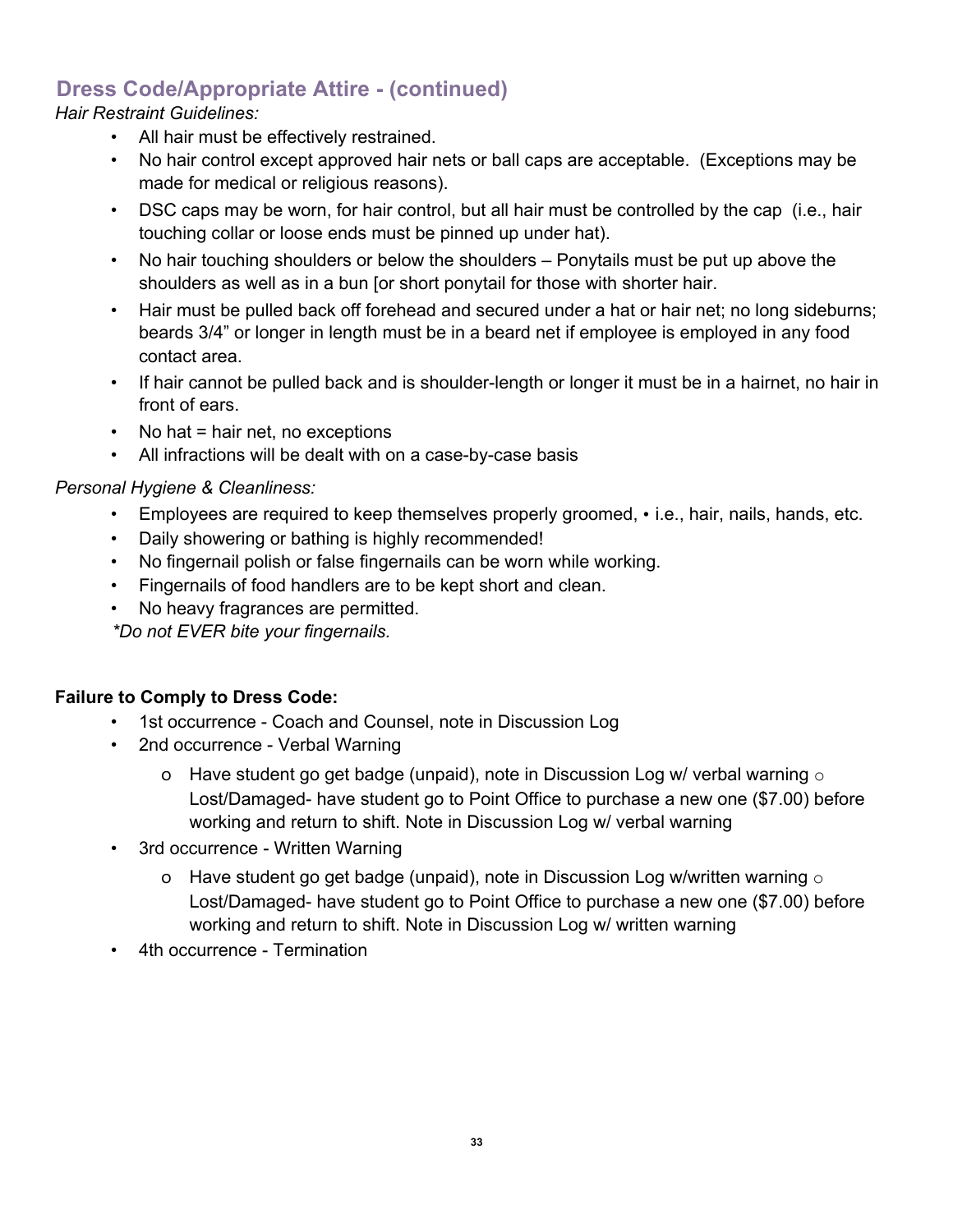# **Food Safety**

Food Safety and You Using Disposable Gloves Food Handling Practices Food Handling Techniques Temperature Guide Recommended Cooling procedure Fire, Weather, and Medical Emergencies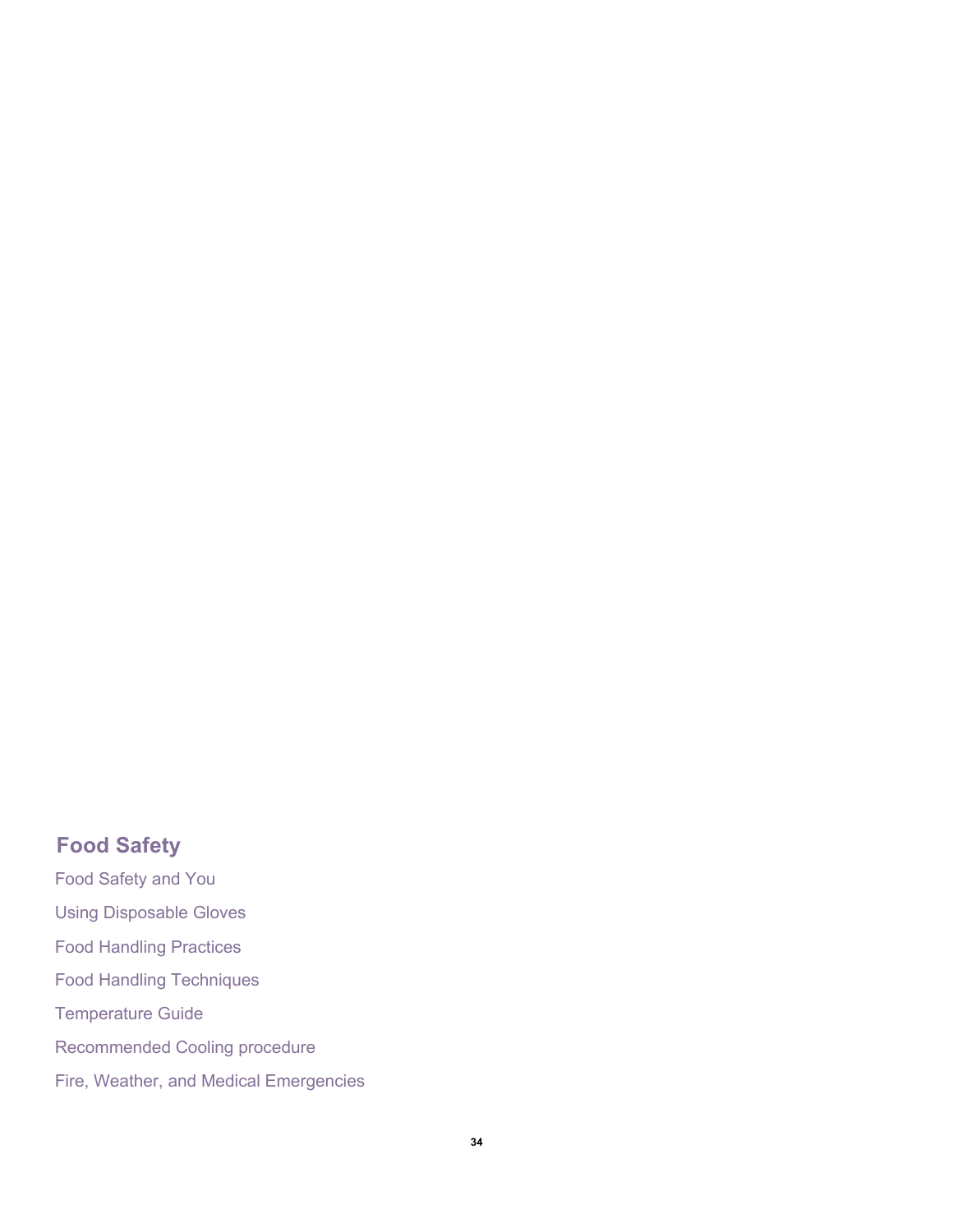# **Food Safety and You**

All DSC student employees are required to take and pass the Point to Food Safety course.

- It is imperative that you understand this thoroughly, and that you always be extra conscious of it when you work with food, or around food serving areas.
- Your hands can easily be soiled with germs. They then become the primary route by which the germs are transferred to the food, and the food then becomes a health hazard. This is why it is absolutely essential that you wash your hands every time they come in contact with dirt and germs. Bare hand contact with ready to eat food is
- prohibited.
- Deli paper, utensils, or gloves must be used to handle ready to eat foods.
- Aprons and chef's coats must be removed before entering the restroom.

# **Using Disposable Gloves**

Hands must be carefully washed with soap and warm water, and then dried before and after gloves are worn. Gloves are suitable for mixing, assembly, prep work, and all other handling, covering non-infected hand abrasions, etc.

*Rules of Glove Use:* 

- Do not reuse gloves.
- Use only single-use gloves, stored and dispensed to prevent contamination.
- Ensure gloves are intact, without tears or imperfections.
- Wear gloves that fit properly.
- Gloves must be changed whenever an activity or workstation change occurs, or whenever they become contaminated.
- Management must provide education and enforcement of proper glove use.
- Gloves must be discarded after sneezing, coughing, or touching of the hair or face.
- Gloves must be changes when changing task. This includes touching walls, leaning on countertops, hands on hips, etc.
- The employee must then wash his/her hands and put on new gloves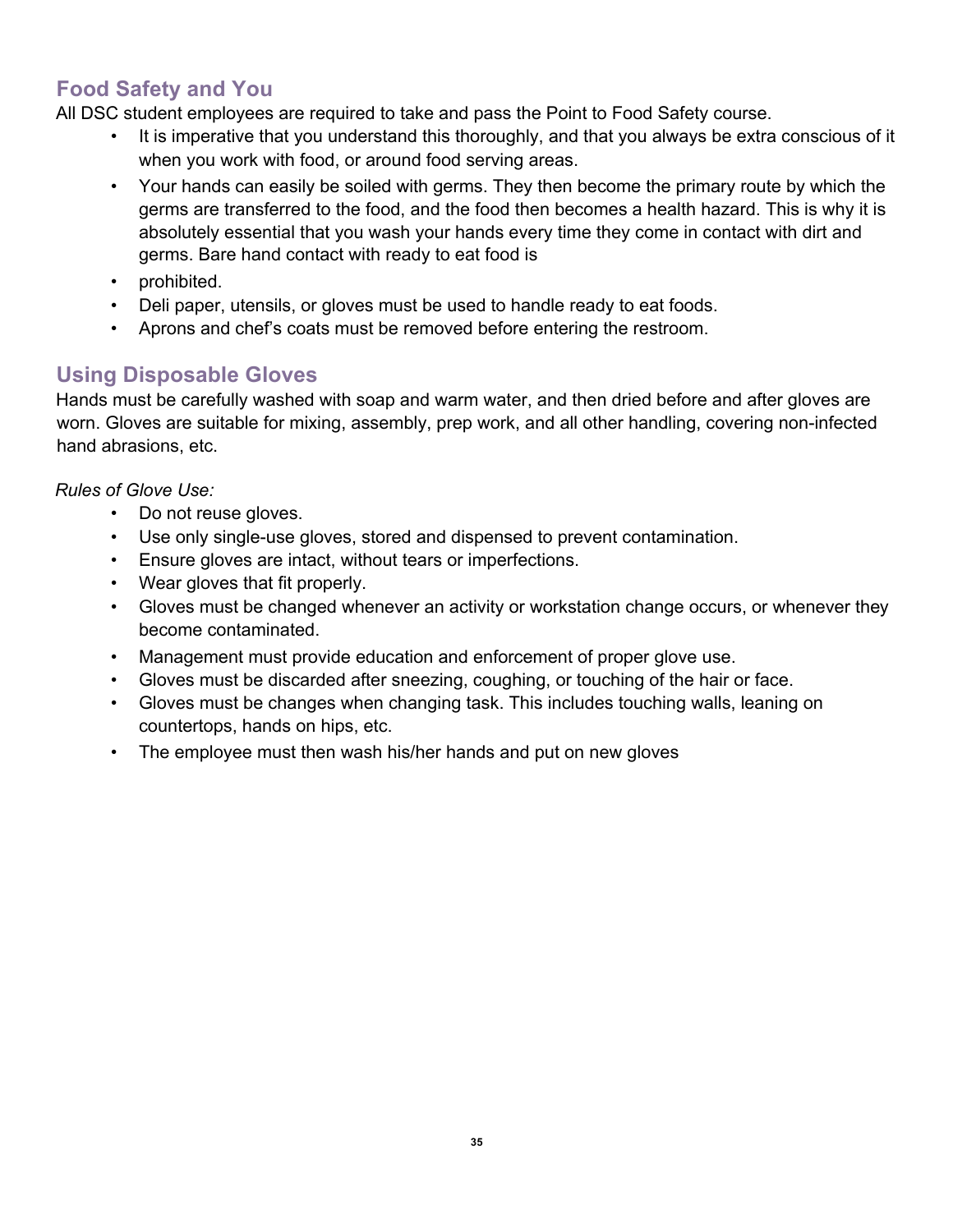# **Food Handling Practices**

- 1. Contamination or spoilage of food items shall be prevented by use of proper food storage procedures and adequate facilities.
	- 1. Toxic materials are not to be stored near food items or allowed to contact food.
	- 2. All poisonous materials are labeled properly.
- 2. Staples are kept in designated dry storage areas.
	- 1. Products are stored 6 inches off the floor on clean, dry surfaces.
	- 2. Products are not to be stored directly under exposed sewage pipes or water lines.
	- 3. Products are stored away from floor drains.
	- 4. Stored at least two inches away from walls to provide for proper air circulation cleaning.
	- 5. Open packages are wrapped and labeled.
	- 6. Temperatures of the dry storage area between 40- and 70-degrees Fahrenheit.
- 3. Perishable items are refrigerated promptly upon receipt.
	- 1. All food placed in refrigerators is in covered containers which are clean and non-absorbent.

| Meat                         | 32 - 36 degrees Fahrenheit |
|------------------------------|----------------------------|
| Fish                         | 30 - 34 degrees Fahrenheit |
| Dairy                        | 36 - 40 degrees Fahrenheit |
| <b>Fruits and Vegetables</b> | 36 - 40 degrees Fahrenheit |

2. Food items are stored at established temperatures:

*All items are stored 6 inches off the floor and are properly labeled and dated* 

4. Frozen food items are placed into the freezer promptly.

 $\circ$  All items are to be wrapped tightly, labeled properly and dated.  $\circ$ All food items are stored off the floor.

- 5. Food items are rotated according to a first in, first out procedure.
- 6. Food storage facilities are clean.
- 7. Bulk foods such as cooking oil, sugar, salt, or flour are stored in containers with identifiers.
- 8. Storage temperatures are checked on daily established schedules.

# **Food Handling Techniques**

- 1. Perishable food items are kept at temperatures below 40 degrees Fahrenheit or above 140 degrees Fahrenheit.
- 2. All utensils and equipment are sanitized after each use.
- 3. Precautions are taken to prevent cross-contamination of cooked, ready to eat foods by raw, uncooked foods (particularly poultry, fish, and pork) via hands, cutting boards, equipment, and utensils.
- 4. Food items already cleaned and cooked are stored away from foods requiring washing or cooking.
- 5. Food items are thawed under refrigeration at a temperature of less than 40 degrees Fahrenheit, or at a running water temperature of 70 degrees Fahrenheit.
- 6. All raw fruit and vegetable items are washed thoroughly.
- 7. Food is protected from contamination by poisonous substances and disease producing bacteria.
- 8. Handling of food is minimized by use of suitable utensils.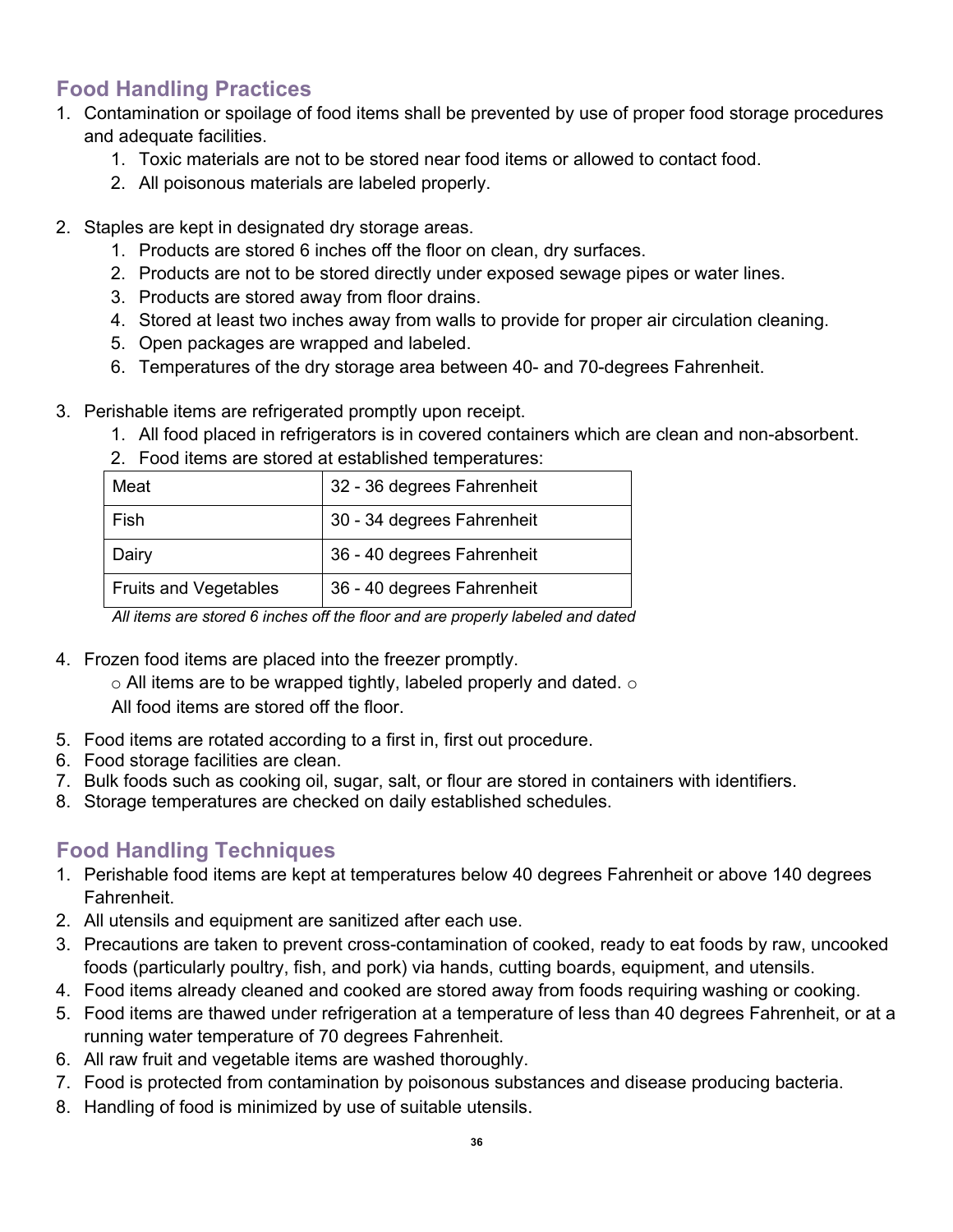# **Temperature Guide**

#### **165º F for 15 seconds:**

Poultry, stuffed meats, Stuffing containing meat; Food cooked in the microwave; Reheating of left-over foods for hot hold.

#### **155º F for 15 seconds (or 158º F instantaneous kill):** Ground

raw beef, ground raw pork, injected meat, etc.

#### **145º F for 15 seconds:**

Fish, meat and pork (or refer to WI Food Code 3- 401.11) and raw shell eggs

#### **135° F:**

Cooking (reheating) commercially processed and packaged foods, cooking vegetables and hot food holding

#### **Over 140º F:**

Hot food holding

#### **Under 40° F:**

Cold food holding

- Always use a metal stem thermometer to monitor food temperatures. Remember to calibrate your thermometer weekly.
- Never re-heat or cook on a steam table or in a food warmer. Cook and reheat food as quickly as possible, for example, on a stove top.
- Pre-chill all ingredients when making a cold salad to prevent long periods of time in danger zone.
- Cool hot foods to 70ºF within 2 hours; and to 41ºF within 4 additional hours in shallow pans with a food depth of 2 inches, or ice water bath.

*Minimum cooking Temperatures with required Durations:* 

| <b>Poultry</b><br>165°F (74°C) for 15 Seconds        | Live caught or field dressed wild game animals; stuffed fish,<br>meat, pasta, poultry or ratites (emu/ostrich) and stuffing,<br>casseroles, layered pasta dishes containing fish, meat poultry<br>or ratites. |
|------------------------------------------------------|---------------------------------------------------------------------------------------------------------------------------------------------------------------------------------------------------------------|
| <b>Microwave Cooking</b>                             | For raw animal foods: covered, rotated or stirred throughout                                                                                                                                                  |
| 165°F (74°C) in all parts of the                     | or midway through the cooking process and held for 2                                                                                                                                                          |
| food                                                 | minutes covered.                                                                                                                                                                                              |
| <b>Ratities</b>                                      | Injected meat; comminuted (ground, chopped, restricted,                                                                                                                                                       |
| 155°F (68°C) for 15 Seconds or                       | combined, etc.) raw animal foods such as fish, meat,                                                                                                                                                          |
| 145°F for 3 minutes                                  | commercially raised game animals, exotic animals or rabbits;                                                                                                                                                  |
| 150°F for 1 minute                                   | raw shell eggs not prepared for immediate service (pooled or                                                                                                                                                  |
| 158°F Instantaneous                                  | hot hold).                                                                                                                                                                                                    |
| <b>Raw Shell Eggs</b><br>145°F (63°C) for 15 seconds | Prepared for immediate service; commercially raised game<br>animals, exotic animals and other fish and meat not<br>otherwise specified in this table                                                          |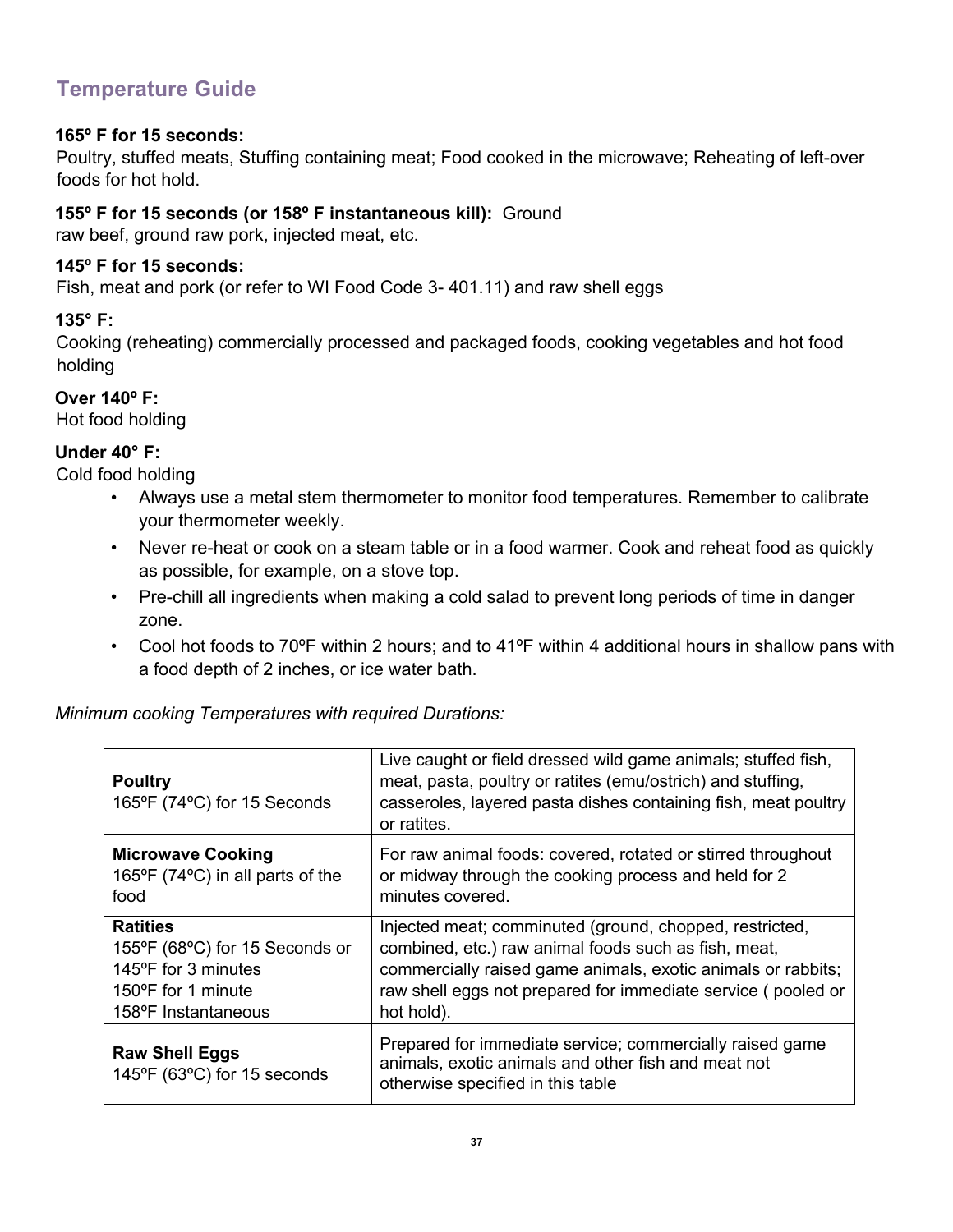# **Temperature Guide - (continued)**

- 1. Hot and Cold Holding: Hot food ≥ 140ºF (57.2ºC), except beef roast cooked or reheated as stated for time and temperature parameters in the chart on the previous page may be held at 130ºF (54ºC). Cold foods  $\leq 41^{\circ}$ F (5°C).
- 2. Reheating:
	- For Immediate Service After Cooking: cooked & refrigerated ready-to-eat (RTE)
	- Potentially Hazardous Foods may be served at any temperature (i.e., roast beef sandwich au jus) if offered for immediate service.
	- Reheating For Hot Holding: to be completed in 2 hours or less. Leftovers shall be reheated to at least 165ºF (74ºC) for 15 seconds {microwave is 165ºF (74ºC) rotated or stirred, covered, held for 2 minutes}. Remaining unsliced portion of beef roast cooked as stated above may be reheated with the same initial cooking parameters.
- 3. Commercially Processed, hermetically sealed potentially hazardous ready to eat food, or RTE foods from an intact package from an approved food processing plant shall be reheated to at least 135ºF (57.2ºC) if intended for hot holding.
	- Cold receiving: laws allowing shipping temperature ≥41ºF (5ºC) for certain products shall be cooled to 41ºF within 4 hours, except that time parameters need not apply to eggs.
- 4. Frozen Food: The temperature necessary to maintain the product frozen "solid' (varies for products). Freezing fish for parasite destruction (except certain species of tuna):
	- –4ºF or –20ºC or colder for 168 hours or 7 days OR
	- –31oF or –35ºC or colder for 15 hours in a blast freezer.
- 5. Slacking: moderating the temperature under refrigeration ≤ 41ºF (5ºC), or at any temperature if the food remains frozen.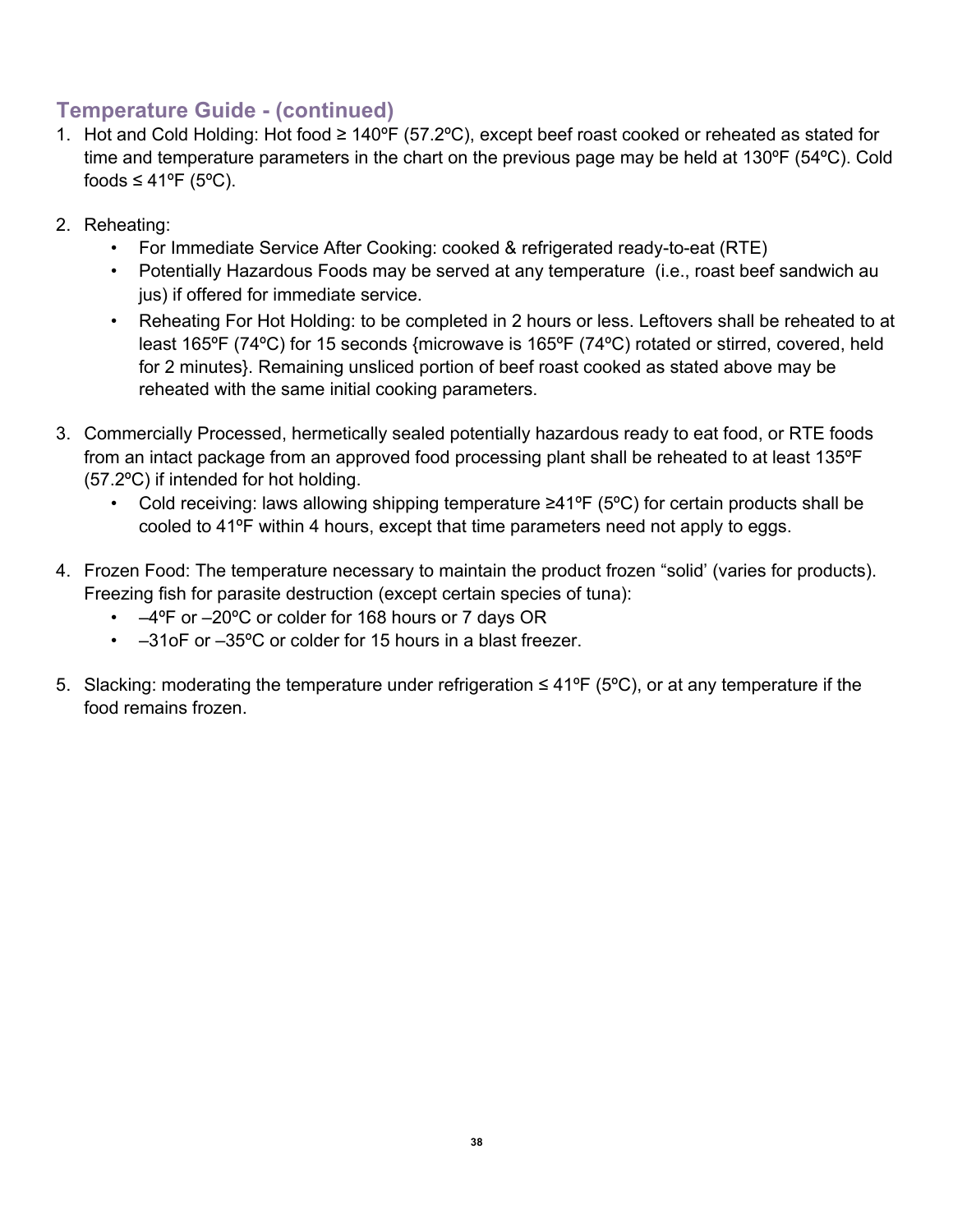# **Recommended Cooling Procedures**

When cooling batches or pieces of hot, potentially hazardous foods, reduce the size or volume of the hot food, and place the smaller amount in shallow stainless-steel pans. Then use one/combination of the following methods:

- Place the pans in larger pans of ice or in an ice bath within a food prep sink, stir the food as it cools, then place the food in shallow pans in a refrigerator. Solid food should be placed in pans no deeper than two inches, liquid foods in pans no deeper than three inches.
- Place pans in the refrigerator on shelves with good air circulation. Cover pans loosely to maintain airflow, and then tightly cover once food product has been cooled completely.
- Place the food in a quick chill unit (blast chiller), tumbler chiller, or cold- jacketed kettle to cool. Never use the freezer to cool foods.
- Use ice paddles/wands to stir food or add ice as an ingredient to aid in the cooling process.
- Label cooled and stored foods with the date and time they were prepared, or a use-by date. If the food is not used within seven (7) days, discard it.
- Record cooling times required for each type of food prepared and add the cooling
- procedures to the recipe procedures.

*Cooling*: Use rapid chill methods. 130F to 70F (60C to 21C) within 2 hours; 70F to 41F (21C to 5C) within next 4 hours. Ambient temperature ingredients: cooled to 41F (5C) within 4 hours, i.e., reconstituted foods, canned tuna.

#### *Holding Cold Food*

- Use only cold-holding equipment that maintains the food at 41°F or less.
- Hold ready-to-eat cold foods in containers, pans or plates, never directly in ice. Ice chilling systems should drain liquid away from the food and drip pans should be sanitized after each use entirely.
- Monitor/Measure the temperatures every two (2) hours.

#### *Washing and Sanitizing Food Contact Surfaces*

Sanitizing: The application of heat or chemicals to clean food contact surface in order to reduce the number of disease-causing organisms to a safe level.

Manual ware washing: Use 3 separate sink compartments

- 1. Scrape-prewash-sock as needed,
- 2. Sink 1: Wash: After scraping and soaking to remove all large food particles wash utensils in hot (110ºF) soapy water.
- 3. Sink 2: Rinse: Rinse utensils in clear, clean water rinse to remove all food particles and soap.
- 4. Sink 3: Sanitize by one of the following methods, hot water or Chemical.
- 5. Air Dry.

Mechanical ware washing: Mechanical dishwashers have a high temperature or chemical injected final rinse to sanitize items. Check machine for specific details on proper operation.

- 1. Scrape-Prewash-soak as needed.
- 2. Wash-per manufacturer's
- 3. Rinse-Per manufacturer's
- 4. Sanitize-Check for proper sanitizing method by the using temperature machines. Use chemical test strips with chemical injection dishwashers. 5. Air dry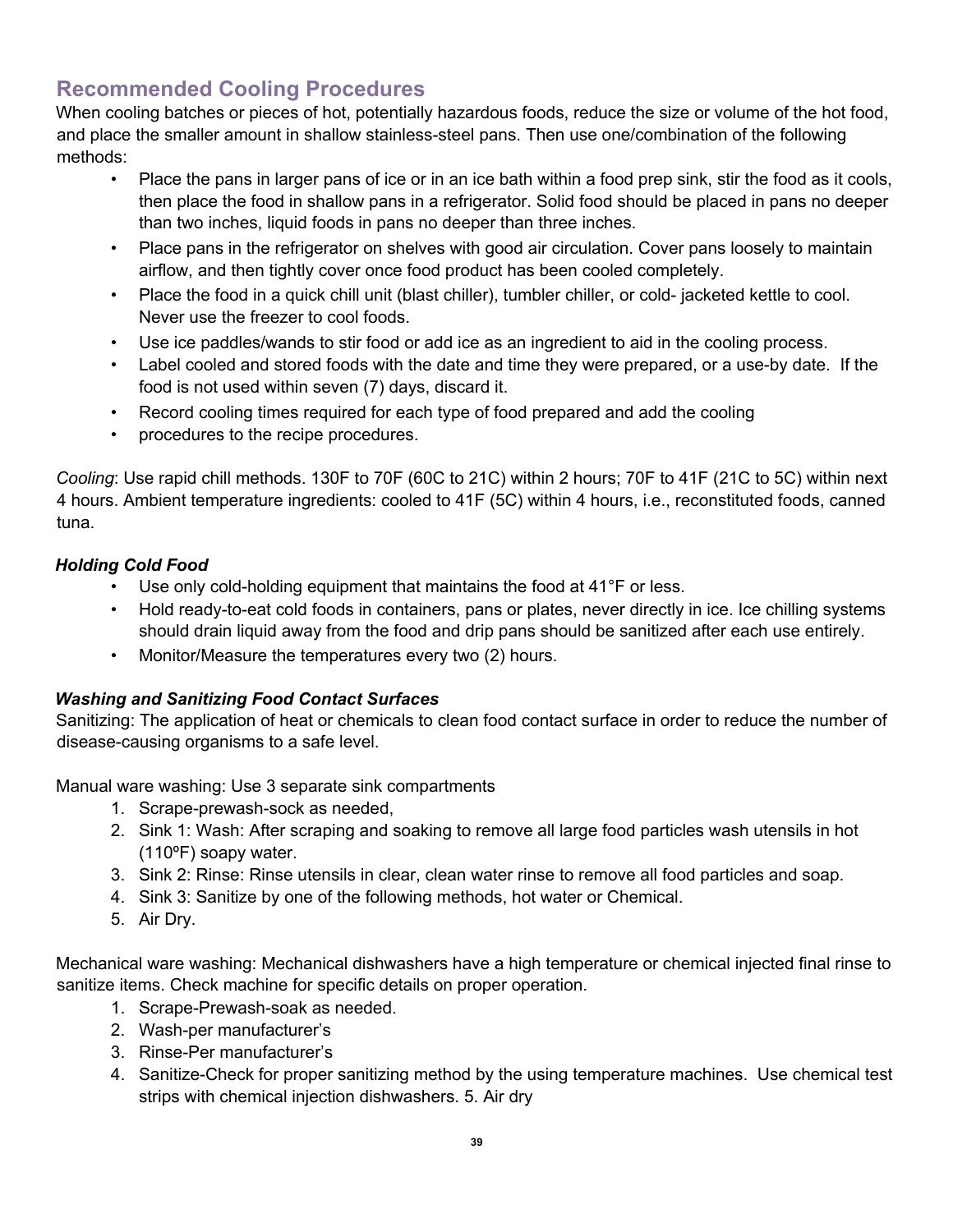# **Fire, Weather, and Medical Emergencies**

*Fire*: If at any time you see flames or thick dark smoke that is not under a hood, you will need to notify your nearest manager and immediately and follow these steps:

- 1. Activate the nearest fire alarm to warn other occupants of the building to vacate.  $\circ$  Your supervisor will call Stevens Point Fire Department at 9- 911.
	- $\circ$  Cashier: Secure all money by closing register drawer prior to leaving dining areas.
	- $\circ$  Catering Wait Staff/Food Service Worker: Leave designated dining area to nearest exit.
- 2. When the building alarm is sounded, all rooms must be evacuated.
- 3. Assist the disabled to the nearest stairwell in the building. Have them wait on the landing. Stairwells are checked first by fire department and are constructed to provide a higher degree of protection.
- 4. Immediately notify the police or fire department if a disabled individual is waiting on a stairwell landing.

*\*You should learn where all fire extinguishers and exits are within your location. Your manager can answer any questions you may have.*

*Weather*: Severe Weather/Tornado Watch: A watch is an indication of where and when the probabilities are highest that severe weather or a tornado could occur. A watch is a statement that severe weather/tornado conditions are present and could occur. The National Weather Service will issue a watch bulletin to local authorities as well as to the local radio and TV stations.

1. In the event of severe weather: When the emergency warning sirens sound it is your responsibility to get to shelter. Student leaders and full-time staff will direct you as to where designated shelters are. You should familiarize yourself with all safe areas as outlined by posters in your work location.

*Medical*: If you happen to observe a patron or coworker who appears to need medical assistance; ask them if you can help and then notify a supervisor right away. If the situation is an emergency, you should notify EMS by dialing 9-911.